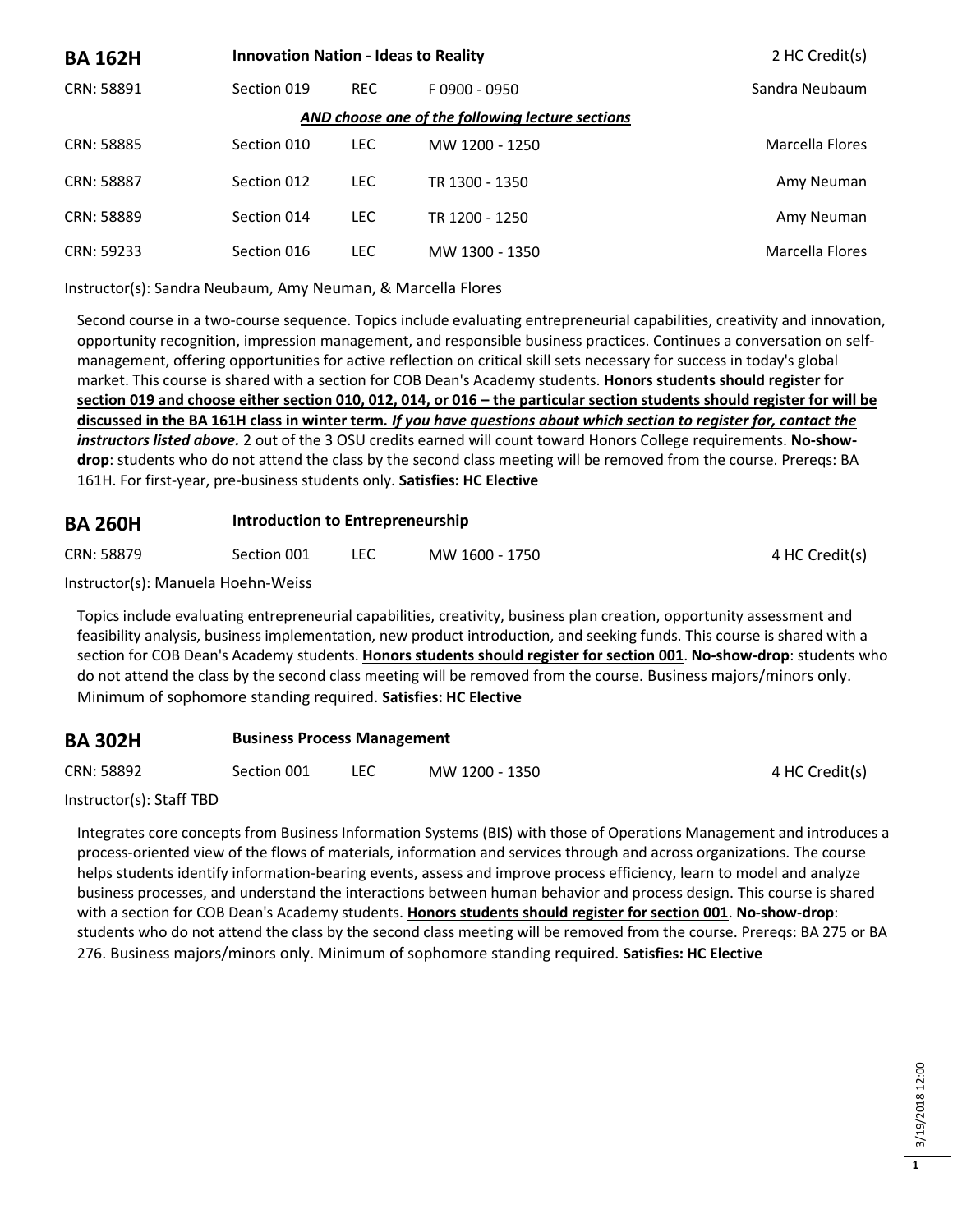### **BA 347H International Business**

CRN: 58881 Section 001 LEC TR 1200 - 1350 CRN: 58881 4 HC Credit(s)

Instructor(s): Manolete Gonzalez

Integrated view of international business including current patterns of international business, socioeconomic and geopolitical systems within countries as they affect the conduct of business, major theories explaining international business transactions, financial forms and institutions that facilitate international transactions, and the interface between nation states and the firms conducting foreign business activities. This course is shared with a section for COB Dean's Academy students. **Honors students should register for section 001**. **No-show-drop**: students who do not attend the class by the second class meeting will be removed from the course. Prereqs: ECON 202/202H. Business majors/minors only. Minimum of junior standing required. **Satisfies: HC Elective**

#### **BA 352H Managing Individual and Team Performance**

| CRN: 57534 | Section 001 | TR 1000 - 1150 | 4 HC Credit(s) |
|------------|-------------|----------------|----------------|
|            |             |                |                |

Instructor(s): Chad Murphy

Diagnose individual and small-group behavior and develop skill in improving individual and small-group performance in entrepreneurial and established ventures. Emphasis on professional skill development and the practical application of theory and research. Concepts of ethics, diversity and cross-cultural relations are integrated throughout the course. This course is shared with a section for COB Dean's Academy students. **Honors students should register for section 001**. **Noshow-drop**: students who do not attend the class by the second class meeting will be removed from the course. Prereqs: COMM 111/111H or COMM 114/114H. Business majors/minors only. Minimum of junior standing required. **Satisfies: HC Elective**

#### **BA 354H Managing Ethics and Corporate Social Responsibility**

| CRN: 58883 | Section 001 | MW 1400 - 1550 | 4 HC Credit(s) |
|------------|-------------|----------------|----------------|
|            |             |                |                |

Instructor(s): Ted Paterson

Introduces contemporary issues that business professionals face making ethical and socially responsible decisions in an increasingly fast-paced, transparent, and global environment. This is a Writing Intensive Course. This course is shared with a section for COB Dean's Academy students. **Honors students should register for section 001**. **No-show-drop**: students who do not attend the class by the second class meeting will be removed from the course. Prereqs: (COMM 111/111H or COMM 114/114H) and (WR 222 or WR 323 or WR 327 or HC 199). Business majors/minors only. Minimum of junior standing required. **Satisfies: HC Elective**

| <b>BB 407H</b> |             | <b>Protein Portraits</b> |                |                |  |
|----------------|-------------|--------------------------|----------------|----------------|--|
| CRN: 56850     | Section 001 | SEM                      | MW 1000 - 1050 | 2 HC Credit(s) |  |

#### Instructor(s): Phil McFadden

In this course each student will build one or more three-dimensional models of protein molecules. We will use the Protein Data Bank to guide our construction processes. In addition to covering the scientific description of proteins, the course will survey how leading graphic artists from Irving Geiss and Jane Richardson to today's programming hotshots have portrayed proteins as accessible works of art. Special attention will be paid to the scientific and artistic description of protein pockets where various materials become bound to proteins, including other proteins, leading to the astounding shapes and structures we witness today as masterpieces of biochemical research. Our protein models may be displayed in a public gallery exhibition. **Satisfies: HC Colloquia**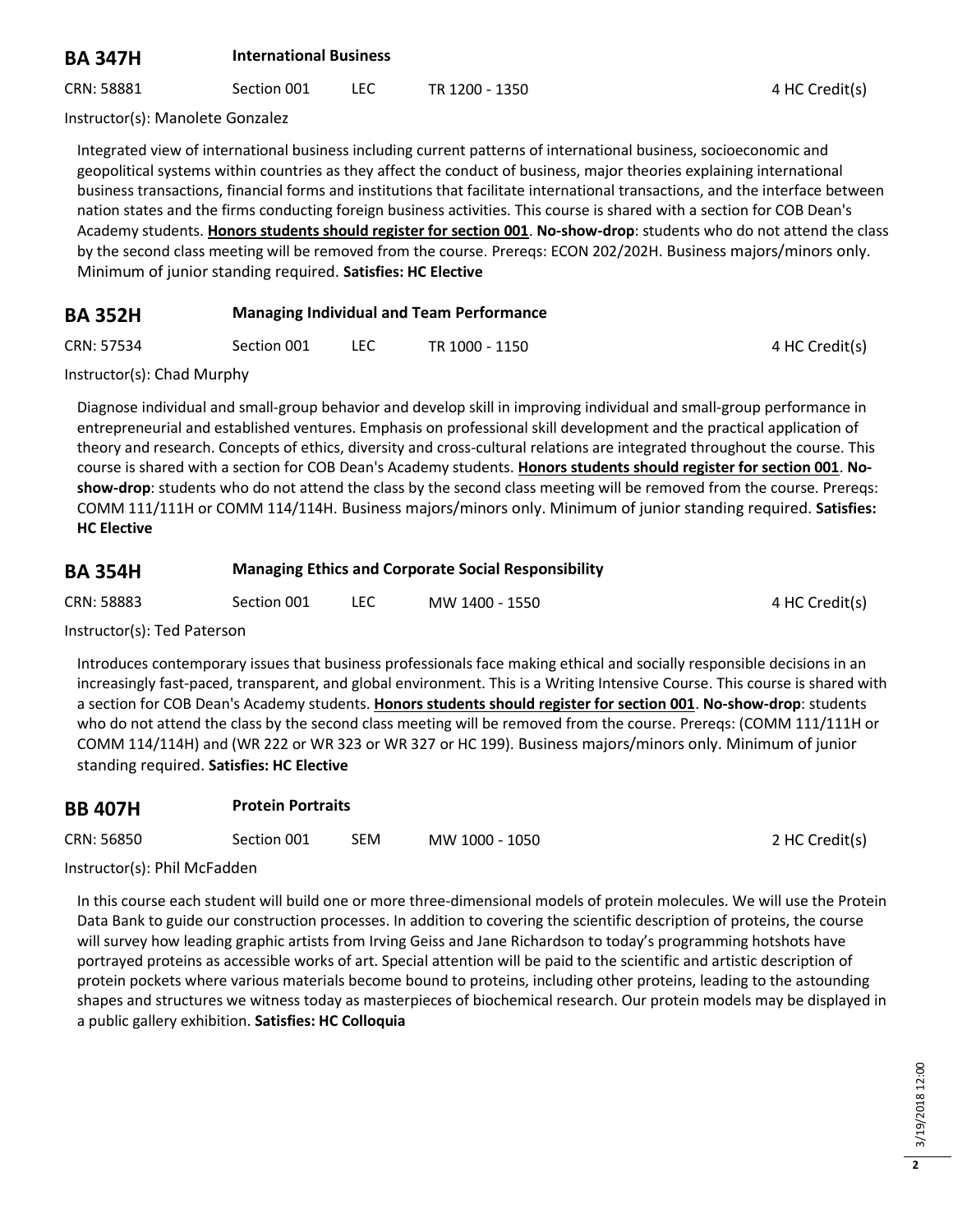#### **BB 407H Scientists in the Public Eye**

CRN: 57535 Section 002 SEM MW 1300 - 1350 2 HC Credit(s)

Instructor(s): Kevin Ahern

This is a course for students who wish to learn about and improve communication skills for use during professional school interviews. These include medical school, pharmacy school, dentistry school, optometry school, nursing school, and law school. Students will also learn to prepare a personal statement relevant to their chosen discipline. A minimum of sophomore standing is recommended. **Satisfies: HC Colloquia**

| <b>BI 213H</b>                           | <b>Principles of Biology</b> |            |                                   | 4 HC Credit(s) |  |  |
|------------------------------------------|------------------------------|------------|-----------------------------------|----------------|--|--|
| CRN: 52861                               | Section 001                  | <b>LEC</b> | MWF 1300 - 1350<br><b>GRP MID</b> | Nathan Kirk    |  |  |
| AND choose one of the lab sections below |                              |            |                                   |                |  |  |
| CRN: 52862                               | Section 010                  | LAB        | W 1400 - 1650                     | Nathan Kirk    |  |  |
| CRN: 53068                               | Section 020                  | LAB        | R 800 - 1050                      | Adam Chouinard |  |  |

Instructor(s): Nathan Kirk & Adam Chouinard

Genetics, evolution, natural selection, and ecology. Prereqs: CH 121 or CH 201 or CH 221 or CH 224H or (CH 231/231H and (CH 261/261H or CH 271)). For life science majors and pre-professional students. **Course Fee \$30. Satisfies: HC Bacc Core - Biological Sciences**

| <b>BI 306H</b><br>CRN: 58896 | <b>Environmental Ecology</b> |                |                |  |  |
|------------------------------|------------------------------|----------------|----------------|--|--|
|                              | Section 001                  | MW 1400 - 1520 | 3 HC Credit(s) |  |  |

Instructor(s): Kate Lajtha

This class will choose 4-5 specific topics in environmental science and analyze various sides in the environmental debate. Topics can include preserving and enhancing species diversity at the cost of development, CAFOs and livestock grazing vs. eating low on the food chain, using life cycle analysis to evaluate how "green" alternative energy is, acid rain, air pollution, controls on industrial emissions, and the evidence for and against human involvement in global climate change. Class time will be a mixture of lecture, debate, and reading. Prereqs: One year of college biology and chemistry. Minimum of sophomore standing required. **Satisfies: HC Bacc Core - Contemporary Global Issues**

| <b>BI311H</b> | <b>Genetics</b> |            |                |                |
|---------------|-----------------|------------|----------------|----------------|
| CRN: 57536    | Section 001     | LEC.       | TR 1200 - 1320 | 4 HC Credit(s) |
| <b>AND</b>    |                 |            |                |                |
| CRN: 58283    | Section 010     | <b>REC</b> | T 1400 - 1450  |                |

Instructor(s): Michael Blouin

Fundamentals of Mendelian, quantitative, population, molecular, and developmental genetics. Class will feature group activities, discussions, and student presentations. Prereqs: (BI 211/211H and BI 212/212H and BI 213/213H) or (BI 204 and BI 205 and BI 206). **Satisfies: HC Elective**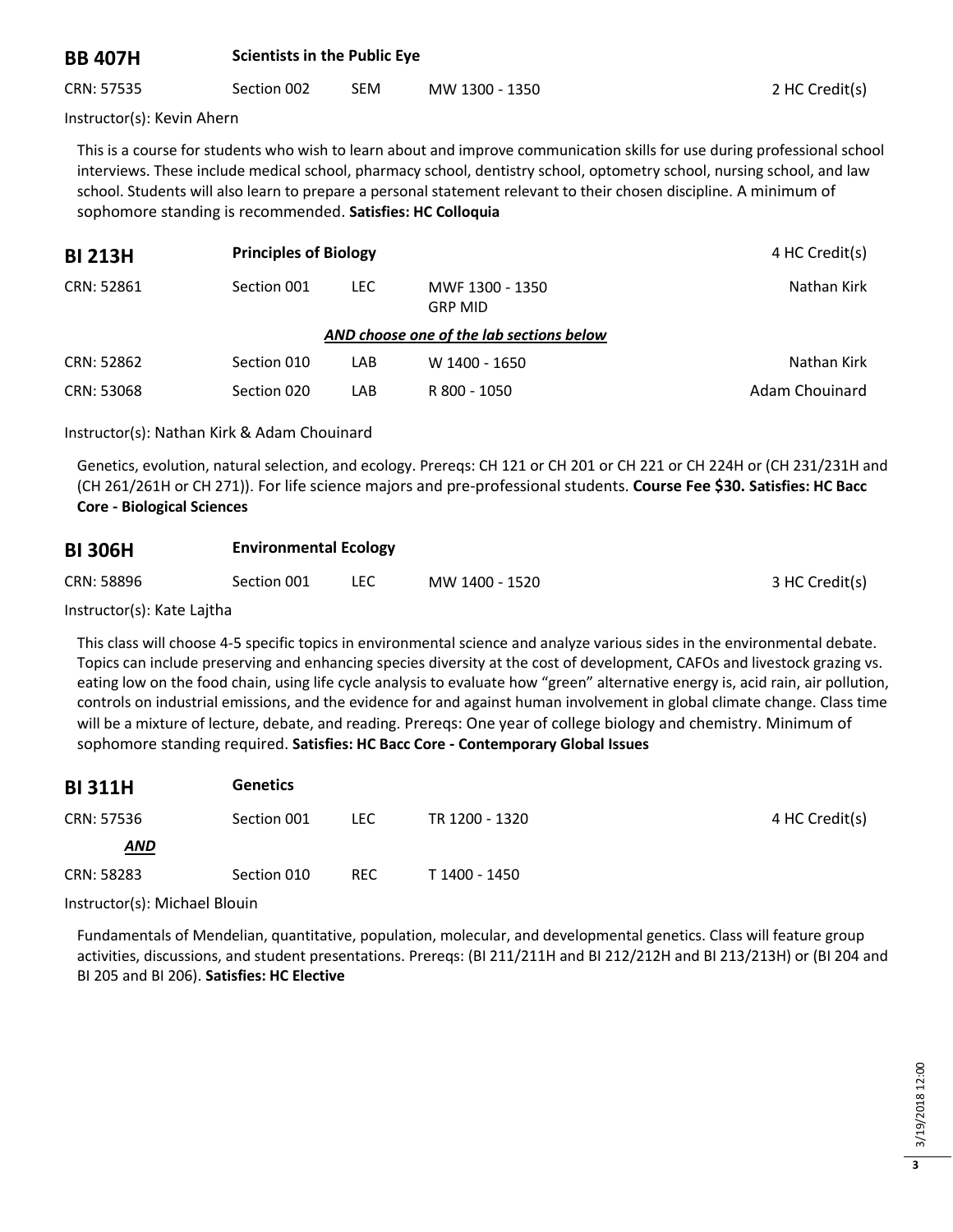| <b>CH 233H</b>                                    | <b>Honors General Chemistry</b>                                 |            |                 | 5 HC Credit(s) |  |  |  |
|---------------------------------------------------|-----------------------------------------------------------------|------------|-----------------|----------------|--|--|--|
|                                                   | Choose Lecture and one of the corresponding Recitation sections |            |                 |                |  |  |  |
| CRN: 54704                                        | Section 001                                                     | <b>LEC</b> | MWF 1200 - 1250 | Kevin Gable    |  |  |  |
|                                                   |                                                                 |            | <b>AND</b>      |                |  |  |  |
| CRN: 54705                                        | Section 010                                                     | <b>REC</b> | T 1100 - 1150   | Kevin Gable    |  |  |  |
| <u>OR</u>                                         |                                                                 |            |                 |                |  |  |  |
| CRN: 54760                                        | Section 011                                                     | <b>REC</b> | R 1400 - 1450   | Kevin Gable    |  |  |  |
| AND choose one of the CH 263H Laboratory sections |                                                                 |            |                 |                |  |  |  |
| CRN: 54703                                        | Section 010                                                     | LAB        | T 1200 - 1450   | Michael Burand |  |  |  |
| OR                                                |                                                                 |            |                 |                |  |  |  |
| CRN: 55155                                        | Section 011                                                     | LAB        | R 1500 - 1750   | Michael Burand |  |  |  |

Instructor(s): Kevin Gable & Michael Burand

Third course in General Chemistry sequence for Honors College students with one-year high school chemistry. This sequence examines the characteristics of molecular and atomic behavior and the way in which these influence chemical properties and reactions. Prereq for CH 233H: CH 232/232H or CH 222. Prereqs for CH 263H lab: CH 262/262H or CH 272 or CH 222 or CH 225H. **Course Fee \$30. Satisfies: HC Bacc Core - Physical Sciences**

| <b>CH 463H</b> | <b>Experimental Chemistry II</b> |      |                           |                |
|----------------|----------------------------------|------|---------------------------|----------------|
| CRN: 52006     | Section 001                      | LEC. | W 1300 - 1350             | 3 HC Credit(s) |
| <b>AND</b>     |                                  |      |                           |                |
| CRN: 52007     | Section 010                      | LAB. | W 1400-1650 & F 1300-1650 |                |

Instructor(s): Christine Pastorek

Second-level integrated laboratory course for majors in chemistry and related disciplines, covering experimental techniques of analytical, inorganic, organic and physical chemistry. **Must contact Chemistry department to register**. Prereqs: CH 362/362H and (CH 324 or CH 461/461H) and CH 442. CH 442 can be taken concurrently. **Course Fee \$44. Satisfies: HC Elective**

| <b>CHE 333H</b> | <b>Transport Phenomena III</b> |            |                |                |
|-----------------|--------------------------------|------------|----------------|----------------|
| CRN: 55882      | Section 001                    | LEC.       | MW 1100 - 1150 |                |
| AND             |                                |            |                |                |
| CRN: 55883      | Section 010                    | <b>STD</b> | TR 1400 - 1450 | 1 HC Credit(s) |

Instructor(s): Staff TBD

A unified treatment using control volume and differential analysis of binary mass transfer, prediction of mass transport properties, and introduction to mass transfer operations. Lecture is common with non-honors. Studio section is reserved for honors students. 1 out of the 3 OSU credits earned counts toward Honors College requirements. Prereqs: CHE 331/331H or CHE 332/332H. Must be enrolled in pro-school in the College of Engineering. **Satisfies: HC Elective**

**4**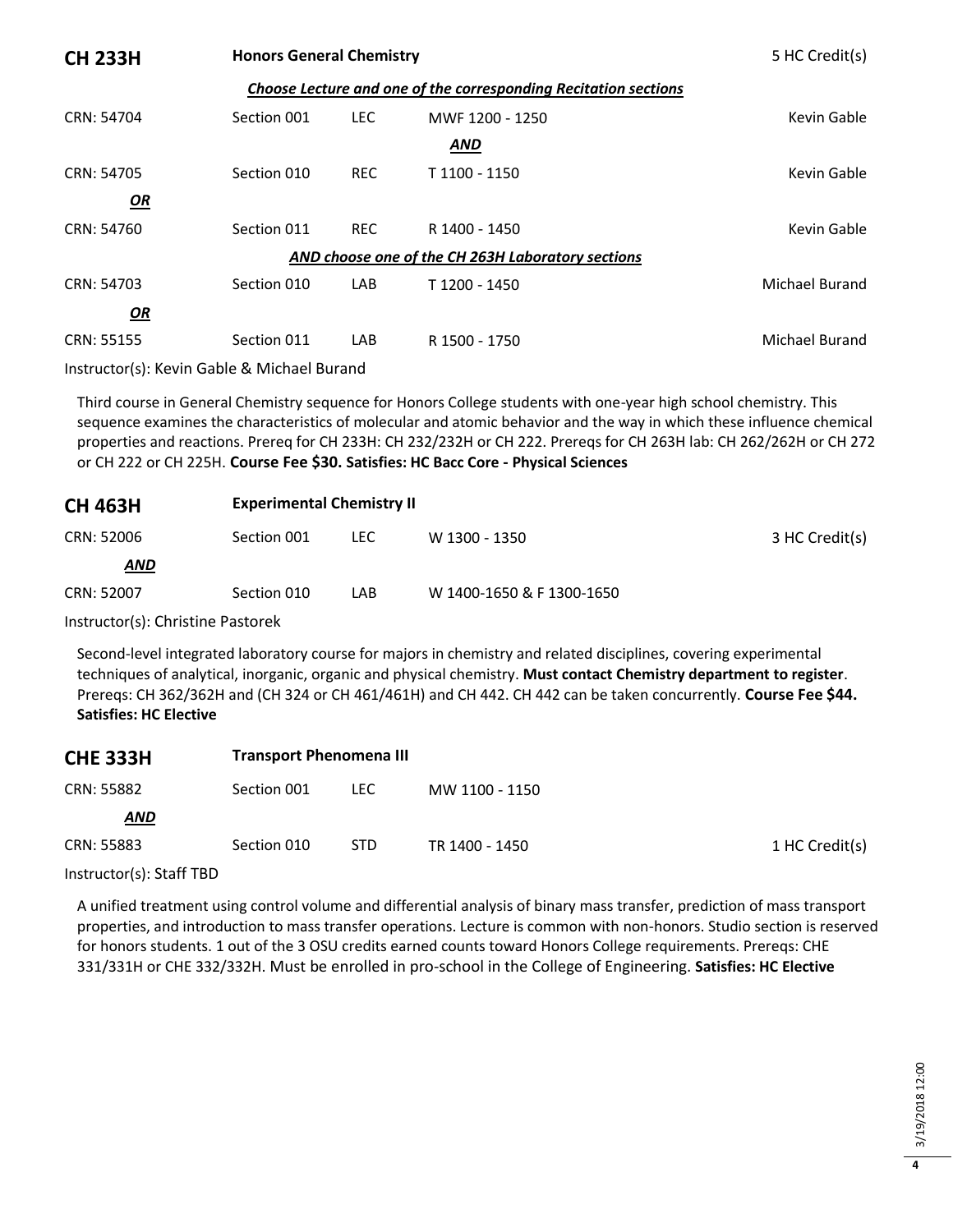#### **ENG 211H Literatures of the World: Africa**

CRN: 59238 Section 001 LEC MW 1200 - 1320 4 HC Credit(s)

Instructor(s): Iyunolu Osagie

This course introduces students to a variety of genres in precolonial, colonial, and postcolonial African Literature: drama, fiction, the short story, the oral tradition, and poetry. Through a close reading of primary texts and an examination of applicable critical works, we will reflect on the economic, social, and political impact of the colonial encounter between Africa and Europe. Western imperialism manifests in what can be called "the colonial condition," that is, an internal logic and perception of the other in the relationship between the colonizer and the colonized. Our goal is to frame, analytically, African literary output in light of the body of knowledge produced and or circumscribed by the relationship between Africa and the West. No prior knowledge of African Literature is needed. **Satisfies: HC Bacc Core - Literature and the Arts OR Cultural Diversity**

#### **ENG 275H The Bible as Literature: "The Gospels as Creative Writing"**

CRN: 58897 Section 001 LEC MWF 1100 - 1150 4 HC Credit(s)

Instructor(s): Chris Anderson

In this class, we'll try to look closely at the language and style of the Book of Genesis as if we are reading any other story or the work of any other creative writer: the narrative arcs, the development of character, what the stories say and what they don't. Students will be asked to do essays, pop quizzes, and in-class freewriting. Our emphasis will be on ways of reading—on different kinds of truth and methods of interpretation. **Satisfies: HC Bacc Core - Literature and the Arts** *OR* **Western Culture**

## **ENSC 407H/HC 407 Introduction to Traditional Ecological Knowledge (TEK)**

| CRN: 58898                         | Section 001 | SEM | T 1200 - 1350 | 2 HC Credit(s) |
|------------------------------------|-------------|-----|---------------|----------------|
| $\sim$ $\sim$ $\sim$ $\sim$ $\sim$ |             |     |               |                |

Instructor(s): Samantha Hatfield

The goal of this course is to understand Traditional Ecological Knowledge (TEK) and sustainability practices from a Native American perspective, focusing on the Pacific Northwest but also addressing other Tribes nationally. The emphasis will be on techniques the Siletz have implemented and continue utilizing, but we will also incorporate other techniques from tribal perspectives in local and national areas, as well as how these utilizations coincide with agencies on local, state, and federal levels. This class will focus on how state and federal guidelines, laws, and regulations affect and implement tribal policies and tribal members. This course promotes TEK as a viable sustainability technique and teaches students and community members about further understanding TEK, in cooperation through agencies and policies such as treaties and NAGPRA on Indigenous lands, traditional areas, and cultural practices. Crosslisted with HC 407 section 019. **Satisfies: HC Colloquia**

| GEOG 340H  | <b>Introduction to Water Science &amp; Policy</b> |            |                |                |  |
|------------|---------------------------------------------------|------------|----------------|----------------|--|
| CRN: 57538 | Section 001                                       | <b>LEC</b> | TR 1400 - 1520 | 3 HC Credit(s) |  |

Instructor(s): Aaron Wolf & Michael Campana

This course provides students with an introduction to hydrology—the science dealing with Earth's freshwaters—and the policies that affect use, distribution, quality, and management of those waters. About one third of the course is devoted to science, one third to policy, and one third to student presentations. **Satisfies: HC Bacc Core - Science, Technology and Society**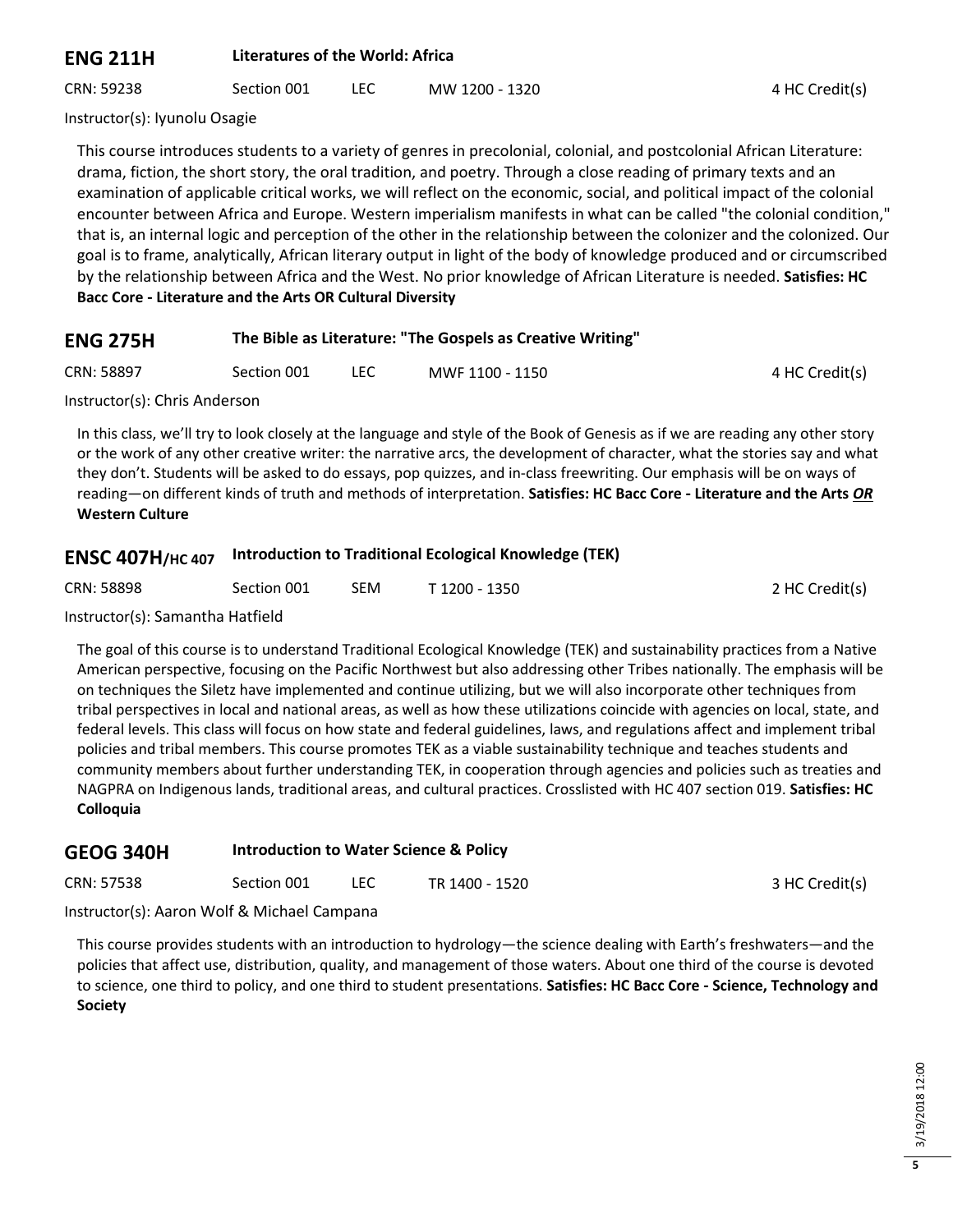| <b>HC 199</b> | <b>Honors Writing</b> |            |                | 3 HC Credit(s) |
|---------------|-----------------------|------------|----------------|----------------|
| CRN: 51289    | Section 001           | <b>LEC</b> | MW 800 - 920   |                |
| OR            |                       |            |                |                |
| CRN: 52065    | Section 002           | LEC.       | TR 800 - 920   |                |
| OR            |                       |            |                |                |
| CRN: 54081    | Section 003           | <b>LEC</b> | TR 1000 - 1120 |                |

Instructor(s): Eric Hill

Becoming a critical reader and thinker promotes clear writing and verbal communication. You will hone your skills in a discussion/debate format, along with frequent in-class writing assignments and presentations. You will also further develop your abilities to be a critical reader. We will be examining texts from many disciplines and on a variety of topics; you will also bring in examples for discussion. The research paper, which includes both formal documents and informal writing, will focus on an ethical/controversial issue or current research within your discipline; this will include field and library research. Prereqs: **WR 121/121H is recommended**. **Satisfies: HC Bacc Core - Writing II**

| <b>HC 299</b> | <b>Current Biomedical Research Topics</b> |     |                                  |                |  |
|---------------|-------------------------------------------|-----|----------------------------------|----------------|--|
| CRN: 59803    | Section 002                               | SEM | T 1600 – 1750                    | 1 HC Credit(s) |  |
| .             |                                           |     | This class meets weeks 1-5 only. |                |  |

Instructor(s): Kevin Ahern & Jackie Wirz

Students in this course will learn about current biomedical research topics from a variety of guest speakers from OHSU. **This class meets weeks 1-5 only. Satisfies: HC Colloquia**

| <b>HC 299</b> | <b>Building Homes &amp; Hope: International Service Learning</b> |            |                                                   |                |  |
|---------------|------------------------------------------------------------------|------------|---------------------------------------------------|----------------|--|
| CRN: 55157    | Section 004                                                      | <b>SEM</b> | T 1600 – 1750<br>This class meets weeks 1-5 only. | 1 HC Credit(s) |  |

Instructor(s): David Kovac

This course series is designed to engage students in exploring the impact, perspectives, challenges, and complexities of international non-profit and service work, paying particular attention to the effects of sub-standard housing in the destination country/community of the 2019 optional Service Trip & Field Study (the service trip is not part of the course). The spring course highlights group development and team building for international project success. The course series is open to any student interested in learning about international service work. **This class meets weeks 1-5 only. Satisfies: HC Colloquia**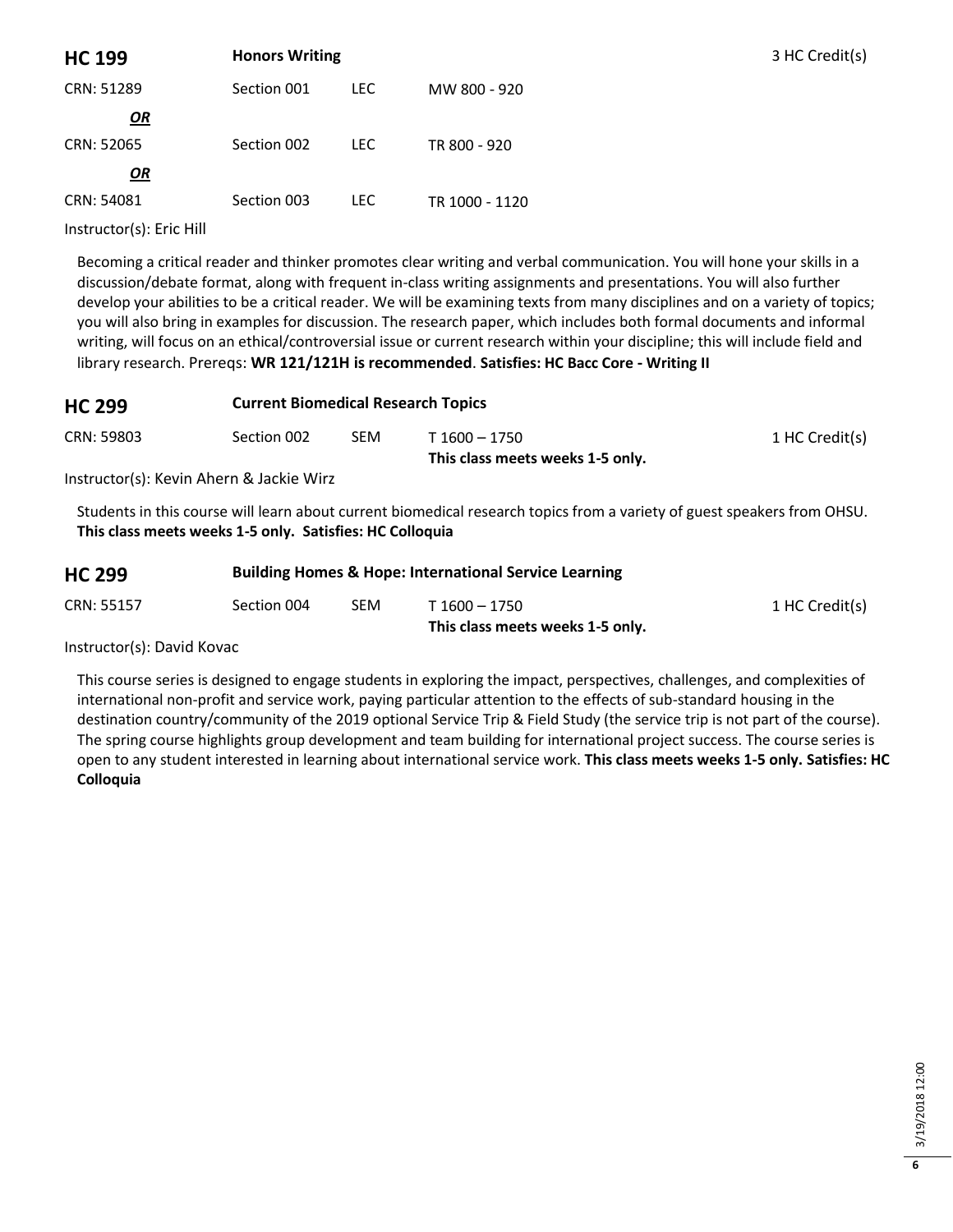#### **HC 407 Shakespeare via Ashland**

1 HC Credit(s)

2 HC Credit(s)

CRN: 51290 Section 001 SEM **Pre-trip meeting:** W 5/16/18 *1700 - 1750* **Field Trip:** 5/18/18 – 5/20/18 **Post-trip meeting:** W 5/30/18 *OR* R 5/31/18 *1700 - 1750*

Instructor(s): Eric Hill

The course requires attendance at an **organizational meeting 5/16/18**, **a three day field trip (5/18/18 - 5/20/18)**, and **one post-trip discussion meeting**. *There are two scheduled options for the post-trip discussion meeting, and students only have to attend ONE of the two options for the post-trip discussion meeting: Wednesday 5/30/18 OR Thursday 5/31/18.* At this meeting you will turn in and discuss your written assignment.

Write either of two options:

1. a short (no longer than five minute) scene based on one of the plays or

2. an analysis based on at least one character from the play.

Travel Details: We will depart from OSU on Friday, May 18th, 2018 at 12:30pm; after we arrive in Ashland to check into the Best Western Windsor Inn, we will go to the Oregon Shakespeare Festival to see the first play. Saturday will consist of two shows. We will leave Ashland to travel back to Corvallis on Sunday May 20th, 2018 at 10:00am (following breakfast). Course fee of \$268.00 includes tickets for three plays, coach travel, and two night's stay with continental breakfast at the Windsor Inn. Bring money for snacks and meals, besides breakfast (which will be provided). Since all arrangements have been prepaid, the course fee is non-refundable if the course is not dropped prior to the 1st day of the term. All students are required to travel and stay as a group. Please note that this class can only be taken twice for credit. **Contact instructor if you're interested in taking the course but have a time conflict for any of the meetings**. **Course Fee: \$268. Graded: P/N. Satisfies: HC Colloquia**

## **HC 407 STEM Outreach as Service Learning - Community Outreach**

CRN: 54723 Section 002 SEM R 1800 - 1950 2 HC Credit(s)

Instructor(s): Skip Rochefort & Margie Haak

This colloquium will focus on doing. Students will learn about the delivery of STEM content in typical outreach environments, and you'll learn by doing. Students in this class are required to participate in five K-12 Outreach events. These 10 hours of outreach participation (approximately every other week) will be part of the course time requirements. Service Learning Opportunities include Discovery Days, Earth Day, Family Science and Engineering Nights, and school campus visits. **Graded: P/N. Satisfies: HC Colloquia**

## **HC 407 Adapting to Global Interdependence**

| CRN: 58900 | Section 003 | <b>SEM</b> | R 1000 - 1150 |  |
|------------|-------------|------------|---------------|--|
|------------|-------------|------------|---------------|--|

Instructor(s): Richard Clinton

This course is a seminar structured around weekly readings from a recent book entitled *Enough Is Enough: Building a Sustainable Economy in a World of Finite Resources*. A two-page "critical reaction paper" assessing the readings will be due at the beginning of each class. After some discussion of how Global Interdependence has developed and its implications for many of the values, assumptions, and institutional arrangements that we may have thought were well grounded and in play for the foreseeable future, we will study in detail the concept of a "steady state economy" and the radical challenges this idea presents. In essence, this course will confront head-on the unsustainable way of life of the modern era, while offering viable and well-thought-out alternatives. **Graded: P/N. Satisfies: HC Colloquia**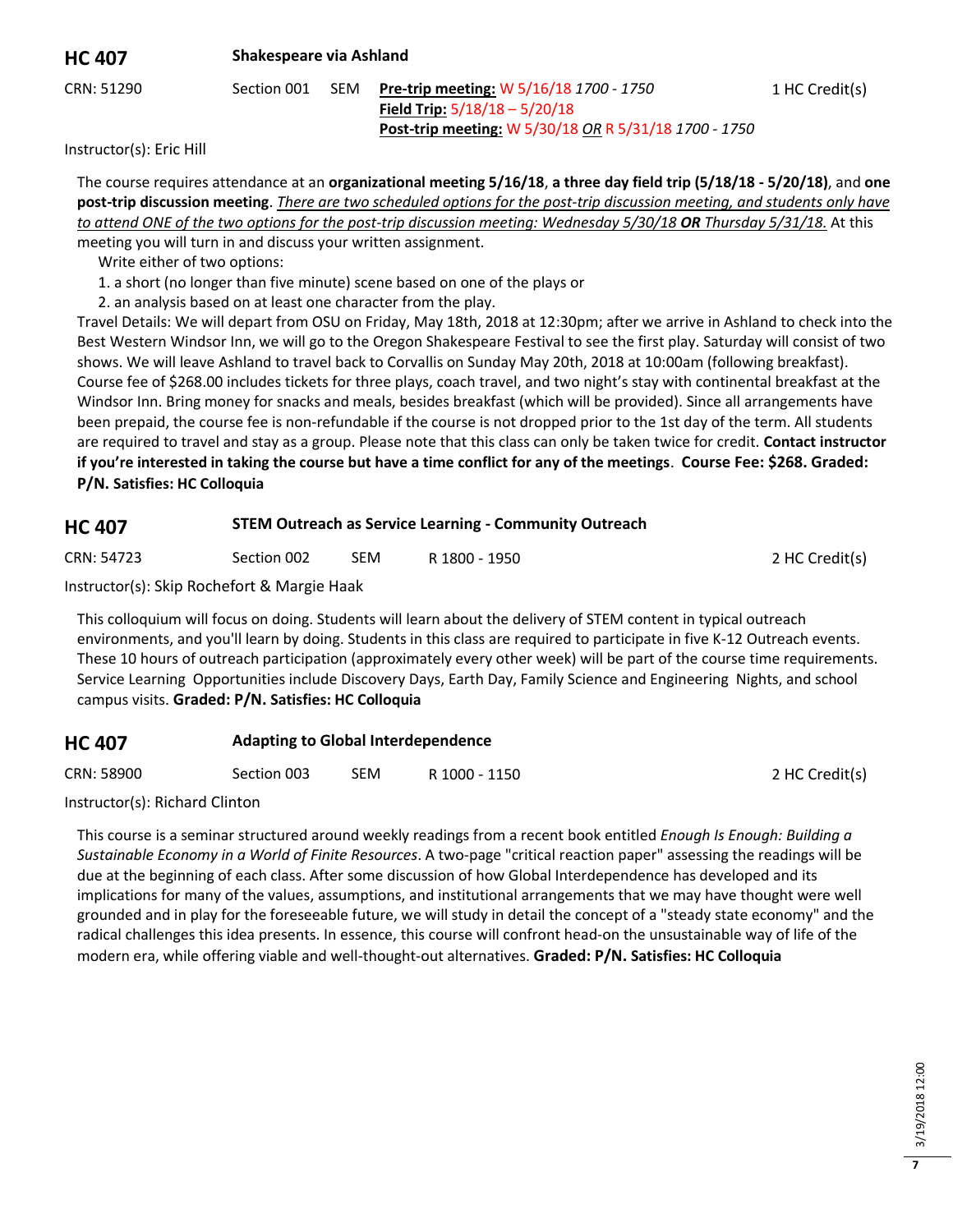## **HC 407 Plastics for Poets**

CRN: 54111 Section 004 SEM R 1600 - 1750 2 HC Credit(s)

Instructor(s): Skip Rochefort

In one of the most memorable scenes from the 1967 movie classic "The Graduate," Ben (Dustin Hoffman) is given an invaluable piece of advice by Mr. McGuire, one of his father's oldest business friends: "Ben, there's a great future in PLASTICS. Think about it. Will you think about it?" And indeed, PLASTICS "were" the future and still "are" a major part of the present (because they don't break down and will never go away!). This colloquium will expose students to their reliance on plastics in every aspect of their daily lives-from soft drinks and baby diapers to automobiles and highperformance clothing. There will be a series of "hands-on" activities and experiments related to plastics and gels. The material will be presented in such a way that it is accessible to students from all majors. There are no pre-requisites for the course—other than a genuine interest in learning how and why many of the items we encounter each day are made. **Satisfies: HC Colloquia**

#### **HC 407 Addiction in Today's World**

| CRN: 54112                 | Section 005 | SEM | W 1200 - 1350 | 2 HC Credit(s) |
|----------------------------|-------------|-----|---------------|----------------|
| Instructor(s): Dow Trickor |             |     |               |                |

Instructor(s): Ray Tricker

The purpose of this course is to examine issues related to addictive behaviors; to assist students to develop a deeper understanding of the elements that "drive" individuals to engage in obsessive substance abuse, gambling, sex, pornography, over exercising, work, over or under achieving, and over or under eating. **Graded: P/N. Satisfies: HC Colloquia**

## **HC 407 Analyzing Humor**

| CRN: 58909<br><b>SEM</b><br>Section 006 | F 1200 - 1350 | 2 HC Credit(s) |
|-----------------------------------------|---------------|----------------|
|-----------------------------------------|---------------|----------------|

Instructor(s): Eric Hill

The writer E.B. White once said, "Humor can be dissected as a frog can, but the thing dies in the process and the innards are discouraging to any but the pure scientific mind." We'll be killing a lot of frogs in this course, examining many types of humor – including satire (Horatian versus Juvenalian), burlesque, parody, irony, gallows, anti-humor, and more. Students will write analyses and present examples of humor in class, but they will also present their own attempts at writing humor. Students will learn about the various theories of humor, the history and development of different types of humor, and how to use the tools of analysis to examine the various mechanisms of humor. **Graded: P/N. Satisfies: HC Colloquia**

## **HC 407 Principles of Comparative Planetology**

| CRN: 54706<br>Section 007<br>SEM | MW 1200 - 1250 | 2 HC Credit(s) |  |
|----------------------------------|----------------|----------------|--|
|----------------------------------|----------------|----------------|--|

Instructor(s): Randall Milstein

Planetology—often referred to as planetary science—is an interdisciplinary field combining planetary astronomy with geology, geophysics, geochemistry, geomorphology, atmospheric sciences, oceanography, hydrology, glaciology, and astrobiology with intent to describe and suggest physical conditions and processes on other celestial bodies including planets, dwarf planets, moons, and asteroids. This course provides students with an introduction to the fundamental scientific principles of comparative planetology with particular attention to how we know what we know about other celestial bodies and the state of current technologies used to gather Solar System data. **Graded: P/N. Satisfies: HC Colloquia**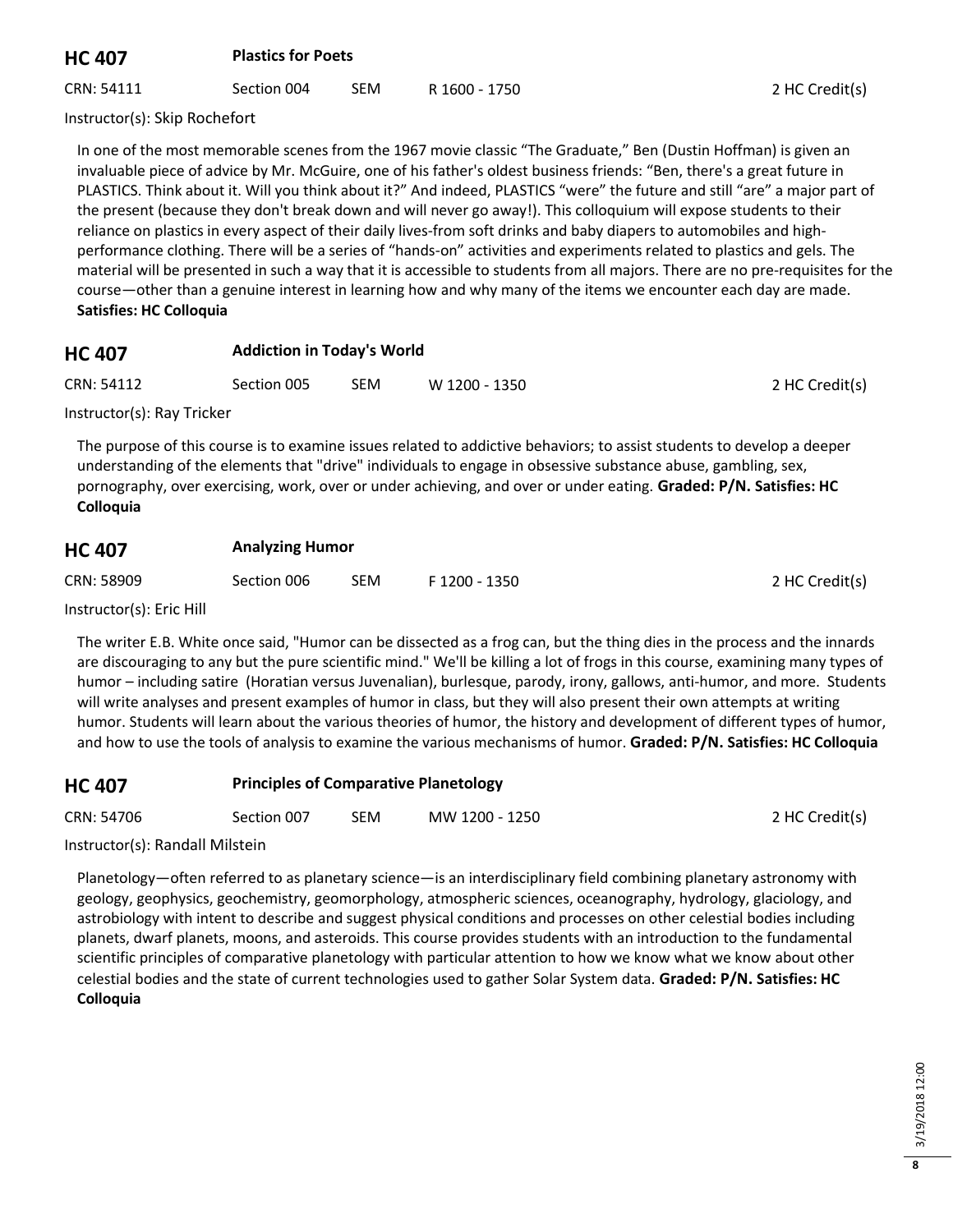## **HC 407 Science, Aesthetics, and the Invention of Altered States**

CRN: 54707 Section 008 SEM T 1200 - 1350 2 HC Credit(s)

Instructor(s): Robin Pappas

The nineteenth through early twentieth centuries saw a transformation in how Western cultures understand human consciousness. This shift was informed in part by "science"—technologies and methods for describing and explaining behavior and experience that were becoming disciplines: neurology, physiology, psychology, and psychiatry—and by "aesthetics"—the artistic, literary, and philosophical texts and perspectives (themselves using technologies and methods) emphasizing the subjective and social relevance of experience. In the interest of documenting "the whole man," these discourses explored experiences reflecting the typically intractable aspects of human consciousness, what Aldous Huxley (author of *Brave New World* and *The Doors of Perception*) termed "the mind's antipodes." In short, they investigated altered states of consciousness, particularly those induced by substances. The prominent genre for articulating this transformation was the drug confession. Though first adopted by aesthetic authors, the confession model provided a rhetorical architecture for scientific writers, as well. By looking at how authors describe the phenomena they experience as a result of using substances, we will find new ways to ask questions about topics as diverse as poetic expression, medical ethics, human consciousness, and legal history. Most important to our investigation will be the challenge of understanding the ways in which substance use within specific socio-historical moments transforms behavior and selfimage. Class discussions will probe ideas from readings by such literary authors as Thomas de Quincey, Charles Baudelaire, and Mabel Dodge Luhan; psychologists such as Sigmund Freud and William James; as well as cultural theorists such as David Lenson and historians such as Virginia Berridge. Throughout the term, students will have opportunities to focus more deeply on related topics of their choosing in two short research projects and one presentation, which will be used to guide the emphasis of class discussion. **Satisfies: HC Colloquia**

#### **HC 407 Technology and the Good Life**

| CRN: 56316<br>Section 010<br><b>SEM</b><br>W 1400 - 1550 | 2 HC Credit(s) |
|----------------------------------------------------------|----------------|
|----------------------------------------------------------|----------------|

Instructor(s): Kenneth Funk II

We all seek the Good Life, a life wherein our material needs are met and certain higher goods are realized, and, for many of us, technology has become a chief, if not the pre-eminent, means to it. But technology can also be an impediment to the Good Life and the roots of this ambivalent nature of technology may lie in our own fallibilities—physical, mental, and moral. In this colloquium, we will discuss the Good Life, why technology can be both means and impediment to it, and how to make technology more of the former and less of the latter. **Graded: P/N. Satisfies: HC Colloquia**

## **HC 407 Ecology, Sustainability, and Human Health**

| CRN: 57541 | Section 011 | <b>SEM</b> | R 1000 - 1150                                | 1 HC Credit(s) |
|------------|-------------|------------|----------------------------------------------|----------------|
|            |             |            | This class meets weeks 2, 4, 6, 8 & 10 only. |                |

Instructor(s): Viktor Bovbjerg

The confluence of ecology and human health is key to sustainability—to the continued presence of people on the earth. We will explore population, community, and individual health through the lens of ecology, how humans interact with other organisms and their environments. **This class meets weeks 2, 4, 6, 8 & 10 only. Course Fee: \$8.00. Graded: P/N. Satisfies: HC Colloquia**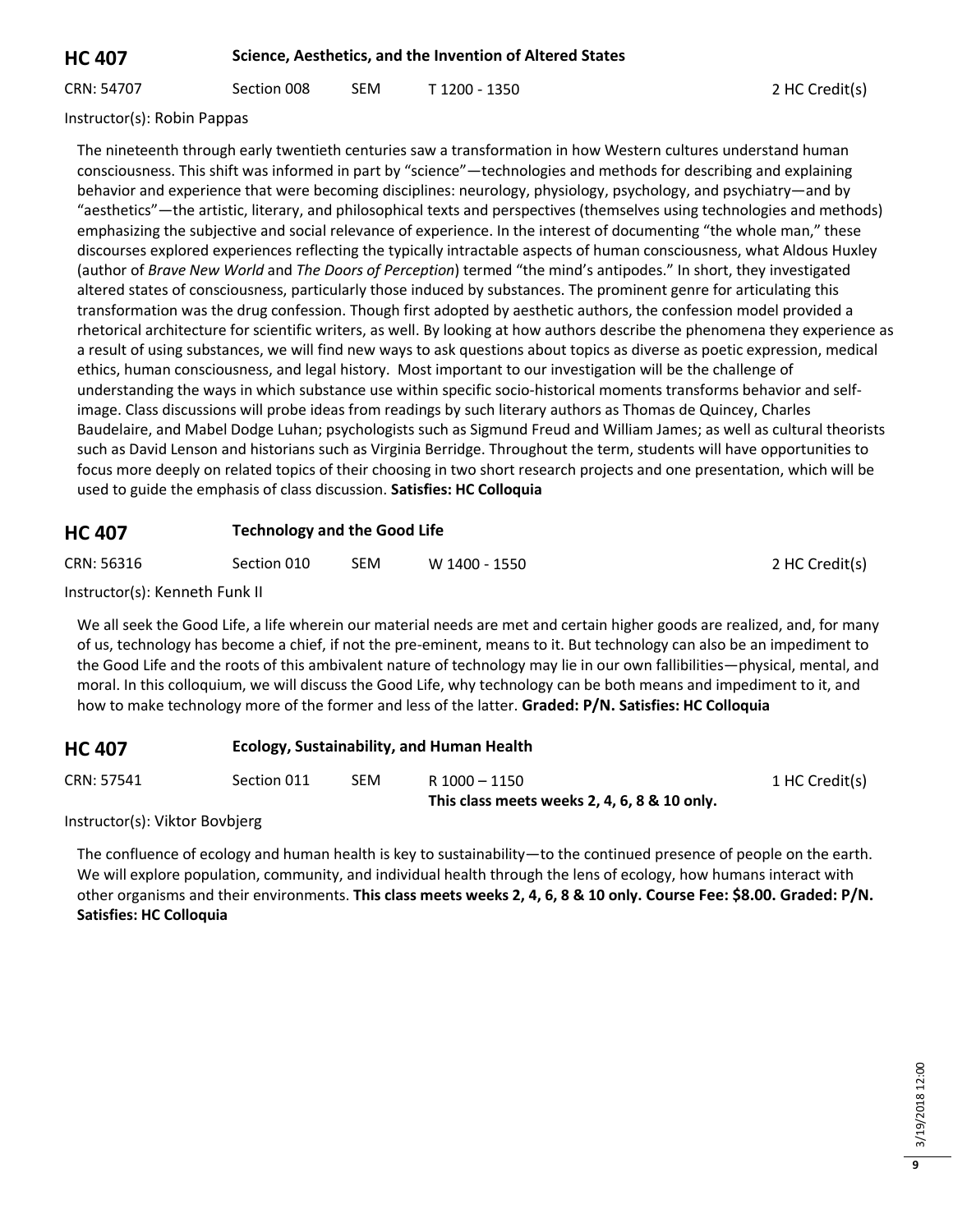**HC 407 From Zombies to Preppers: America's Apocalypse Addiction**

CRN: 56317 Section 012 SEM R 1200 - 1350 SEN 2 HC Credit(s)

Instructor(s): Robert Drummond

To judge from the glut of movies and books set in a post-apocalyptic world, America is addicted to the fantasy of doomsday. Zombies, viral pandemics, nuclear holocausts, global warming-caused disasters, alien invasions—the list goes on. In this course, we'll explore America's appetite for an apocalypse, considering where this yearning comes from and seeking to understand why it's eternally compelling. We'll also look at how it's spilling over to reality in the form of "prepping." If you can think of a catastrophic global event capable of wiping out most of the world's human population, then there are people preparing (prepping) to survive it. When these preppers talk and plan for the loss of governmental and societal structure, are they fretting or fantasizing? In other words, are they harmless people with a hobby, or is there something more disturbing behind their growing numbers? And are they all that different from those of us who simply enjoy watching Brad Pitt fight teeming swarms of zombies on the big screen? This course will involve a variety of readings and films as we seek to get to the bottom of this issue. **Graded: P/N. Satisfies: HC Colloquia**

## **HC 407 God, Pain, and the Problem of Evil: An Introduction to C.S. Lewis**

CRN: 56318 Section 013 SEM M 1600 - 1750 2 HC Credit(s)

Instructor(s): Gary Ferngren

C. S. Lewis (1898-1963), Oxford don, novelist, literary critic, and theologian, was one of the most gifted and popular theological writers of his generation. From the point of view of orthodox Christianity, Lewis dealt in his theological and imaginative works with some of the most basic and perennial moral and religious questions. **Graded: P/N. Satisfies: HC Colloquia**

## **HC 407 Leadership and Positive Psychology**

| CRN: 58902<br><b>SEM</b><br>Section 014 | W 1000 - 1150 | 2 HC Credit(s) |
|-----------------------------------------|---------------|----------------|
|-----------------------------------------|---------------|----------------|

Instructor(s): Don Johnson

This seminar will examine the relationships between leadership and positive psychology using Seligman's PERMA theory as a contextual base for examining "action orientated leadership" and "visionary orientated leadership." Students will compare and contrast the differences between the two forms of leadership. Students will learn about the foundations of Seligman's PERMA Theory on Positive Psychology/Well Being, and how this theory can serve as a baseline for leading groups through visionary leadership design. **Graded: P/N. Satisfies: HC Colloquia**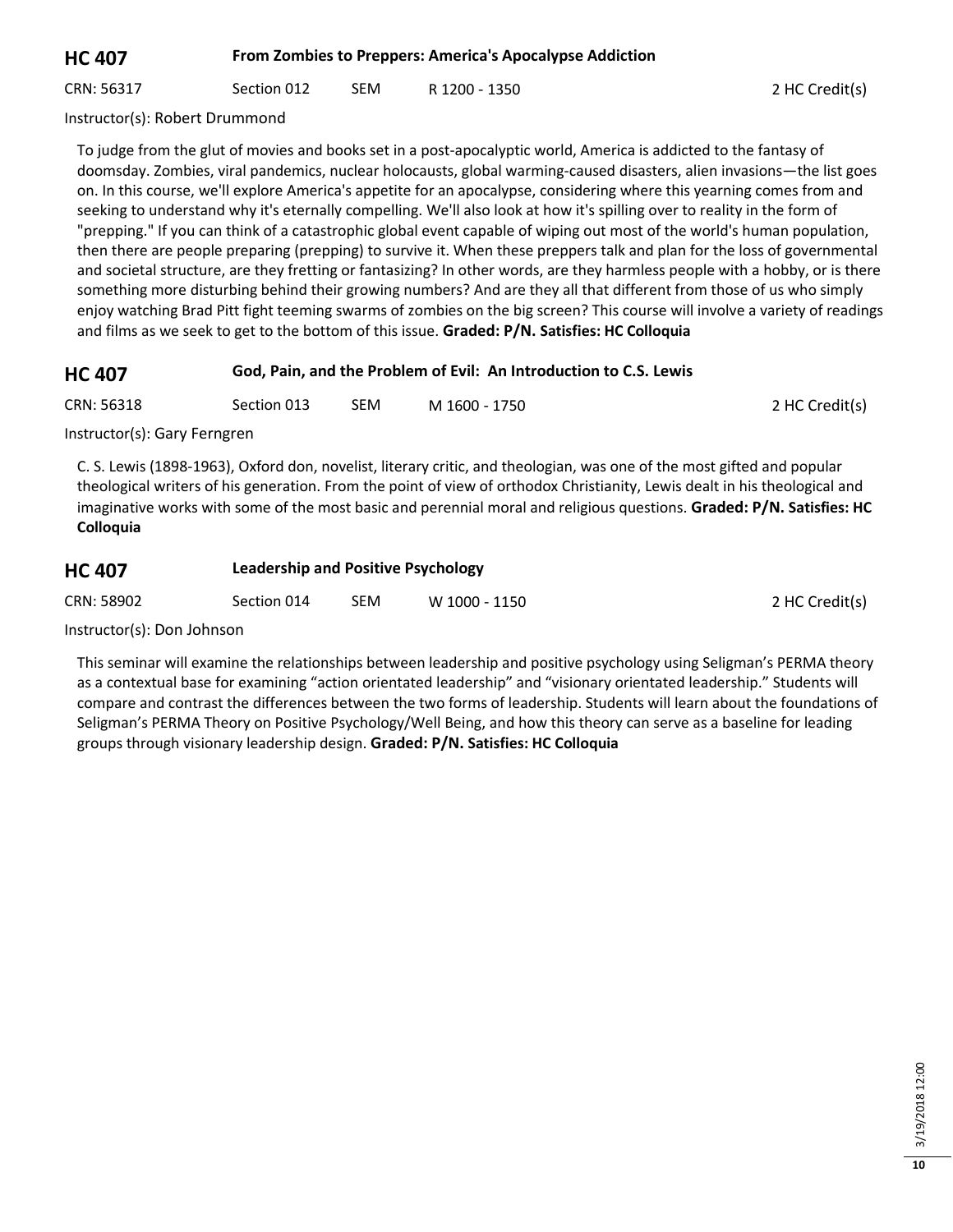**HC 407 Life - The Biosphere Through Space and Time**

CRN: 58903 Section 015 SEM T 1000 - 1150 2 HC Credit(s)

Instructor(s): Stephen Atkinson

Welcome to an interdisciplinary journey to explore our understanding of life! What is it? Where does it come from? How do we classify it? You will gain an enhanced appreciation for the astonishing complexity of Earth's biosphere at its many spatial and temporal scales. Learning units will cover aspects of biology, ecology, parasitology, geology, astronomy and how these filter into our everyday human lives through the news media, science fiction and other genres. This colloquium should satisfy anyone who is curious about the living world in and around them. This will be a learning experience that utilizes both online and face-to-face participation. Prior to most classes, participants are expected to complete an online learning activity (e.g. watch a video, read a paper, visit a website) and complete a quiz. We will meet face-to-face for a single, one hour and fifty-minute session each week. Typical class time will involve a thirty minute seminar on the weekly topic (some delivered by guest speakers), plus student presentations, group discussions and hands-on activities, with an emphasis on sketching/illustration in your class journal. Be prepared to brainstorm concepts and work both in small groups and independently. At least one week will feature a tour of a lab on campus. I welcome students with non-science backgrounds! Assessment will be through online quizzes and creative assignments that include: short oral presentations, basic sketching and note taking in your class journal, and individual art projects. There will be no mid- or final- exams, but participants will have to submit their class journal and art piece (or infographic) for grading at end-of-term. **Satisfies: HC Colloquia**

## **HC 407 Mapping Activism and Power in Portland and Beyond**

| CRN: 58904 | Section 016 | SEM. | R 1600 - 1750                                                                                | 2 HC Credit(s) |
|------------|-------------|------|----------------------------------------------------------------------------------------------|----------------|
|            |             |      | This class does not meet each week. This class                                               |                |
|            |             |      | consists of three required meetings and two<br>required day-long Saturday field trips to the |                |
|            |             |      | <b>Portland area.</b>                                                                        |                |
|            |             |      | Class Meetings: 4/5/18 & 5/3/18 & 5/24/18.                                                   |                |
|            |             |      | Saturday Field trips: 4/14/18 & 4/28/18.                                                     |                |

Instructor(s): Natchee Barnd

This colloquium brings together students, community activists, and professors to participate in the production of an interactive mapping of activism and social movement mobilizations in Portland and across Oregon. Students will visit multiple sites where social movement struggles have taken shape, where communities have contested social injustices, environmental racism, and have organized to preserve native lands and rights. Students will conduct field visits, meet with local activists, and generate photo-journalistic accounts to be considered for inclusion in a published book by OSU professors. **The class will meet for one research preparation discussion (4/5/18), one reflection meeting (5/3/18), and one final reflection presentation (5/24/18), and two day-long Saturday field trips to the Portland area (4/14/18 and 4/28/18).** Meals and snacks will be provided. **Graded: P/N. Satisfies: HC Colloquia**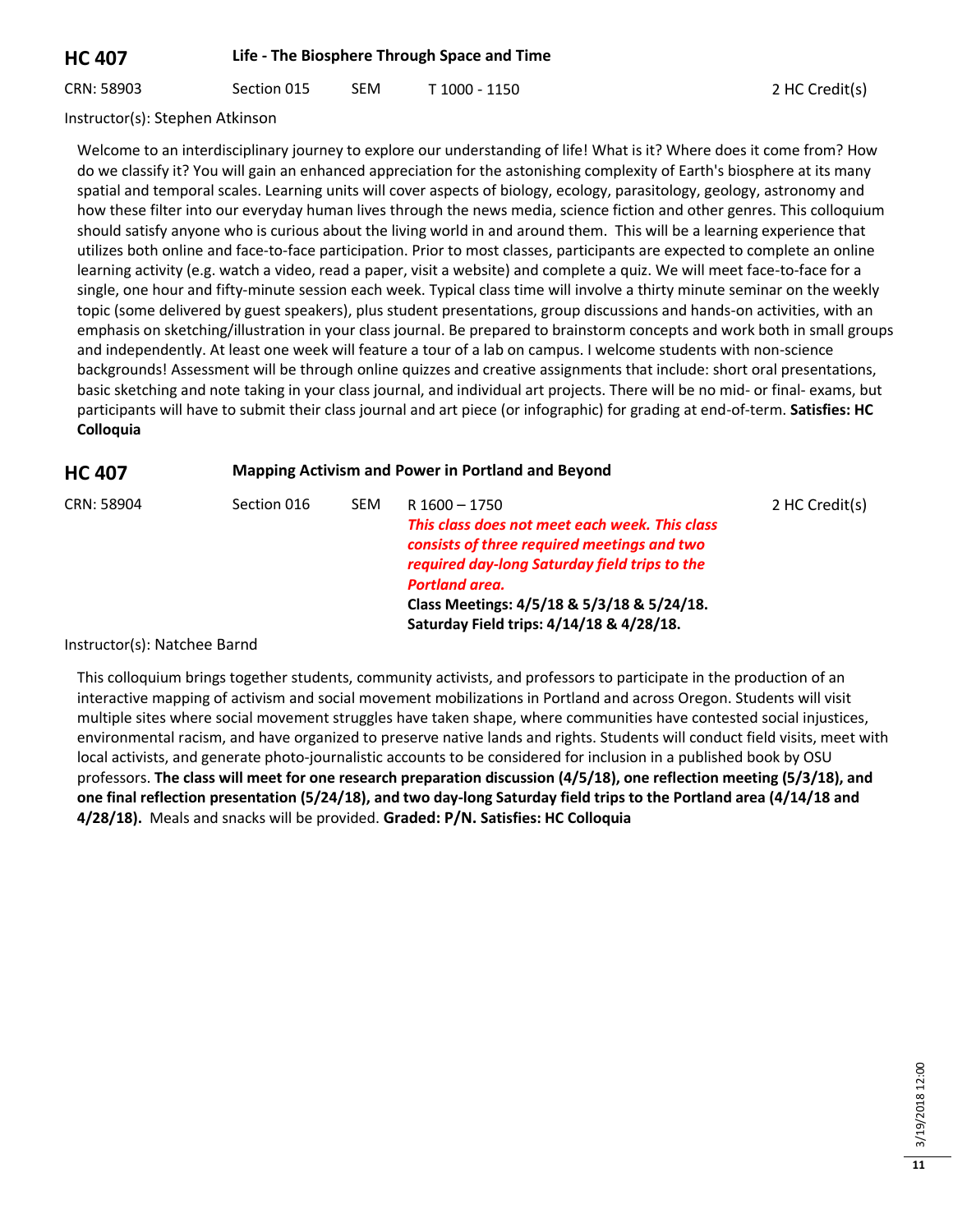| <b>HC 407</b> | Sex and Gender in the Archives |            |                                                                                                                                                    |                |  |  |
|---------------|--------------------------------|------------|----------------------------------------------------------------------------------------------------------------------------------------------------|----------------|--|--|
| CRN: 58905    | Section 017                    | <b>SEM</b> | MW 1400 - 1450<br>This course has an all-day field trip 5/11/18.<br>Alternative assignment available for those<br>unable to attend the field trip. | 2 HC Credit(s) |  |  |

Instructor(s): Bradley Boovy

In this colloquium, you will conduct original archival research on topics related to gender and sexuality, aspects of people's life experience that are often hidden from plain view in historical records. You will learn how to identify, obtain, and review primary sources, and formulate an original research question based on your research. You will also learn how to apply these skills in your field of study. We will make several visits to OSU Special Collections and Archives Research Center (SCARC) for hands-on experience working in archives, and **will also go on an excursion to the Oregon Historical Society in Portland on 5/11/18. Students who are not able to attend the excursion will be given an alternative assignment.** Finally, we will work together to create and curate an exhibit in the Valley Library based on your archival research. **This course has an all-day field trip on 5/11/18. Graded: P/N. Satisfies: HC Colloquia**

| <b>HC 407</b>               | Toy-Based Technology for Children with Disabilities |     |               |                |  |
|-----------------------------|-----------------------------------------------------|-----|---------------|----------------|--|
| CRN: 57545                  | Section 018                                         | SEM | T 1400 - 1550 | 2 HC Credit(s) |  |
| Instruction (a), Come Locom |                                                     |     |               |                |  |

Instructor(s): Sam Logan

This is a 'hands-on' and 'brains-on' course where students will gain skills and knowledge through real-world experience and the reading and discussion of current scientific research related to core course topics. This experience will be driven through engagement with the Go Baby Go (GBG) program. GBG is a community-based outreach program that works with families, clinicians and industry to provide modified ride-on toy cars to children with disabilities to use for fun, function, and exploration (http://health.oregonstate.edu/gobabygo). Students will gain the necessary technical skills such as cutting PVC pipe and basic wiring. Students will work directly with families to customize ride-on car modifications to meet the individual needs of children with disabilities. The technical skills and scientific research will be open and accessible to all students, regardless of previous background or experience. **Satisfies: HC Colloquia**

## **HC 407/ENSC 407H Introduction to Traditional Ecological Knowledge (TEK)**

| CRN: 58899                       | Section 019 | <b>SEM</b> | T 1200 - 1350 | 2 HC Credit(s) |
|----------------------------------|-------------|------------|---------------|----------------|
| Instructor(s): Samantha Hatfield |             |            |               |                |

See ENSC 407H for course description. Crosslisted with ENSC 407H. **Satisfies: HC Colloquia**

| <b>HC 407</b> | John Steinbeck's Pacific |     |               |                |
|---------------|--------------------------|-----|---------------|----------------|
| CRN: 59237    | Section 020              | SEM | M 1100 - 1150 | 1 HC Credit(s) |

Instructor(s): Holly Campbell

Throughout this course, we will examine The Log from the Sea of Cortez, the book chronicling the voyage of John Steinbeck and Ed Ricketts to collect marine fauna in the Gulf of California. The course will employ interdisciplinary lectures, discussions, group and individual research, guest lectures and film to explore the work's rich context in terms of coastal marine science and investigation, politics (U.S. and natural resource), history and natural history, friendship, philosophy, ethics, and navigation. The class will culminate in a discussion of the literal and figurative meanings of terms such as expedition, voyage, and discovery, their relevance to contemporary society, and how we may interpret these terms within our lives both as individuals and communities confronted with a changing environment. **Satisfies: HC Colloquia**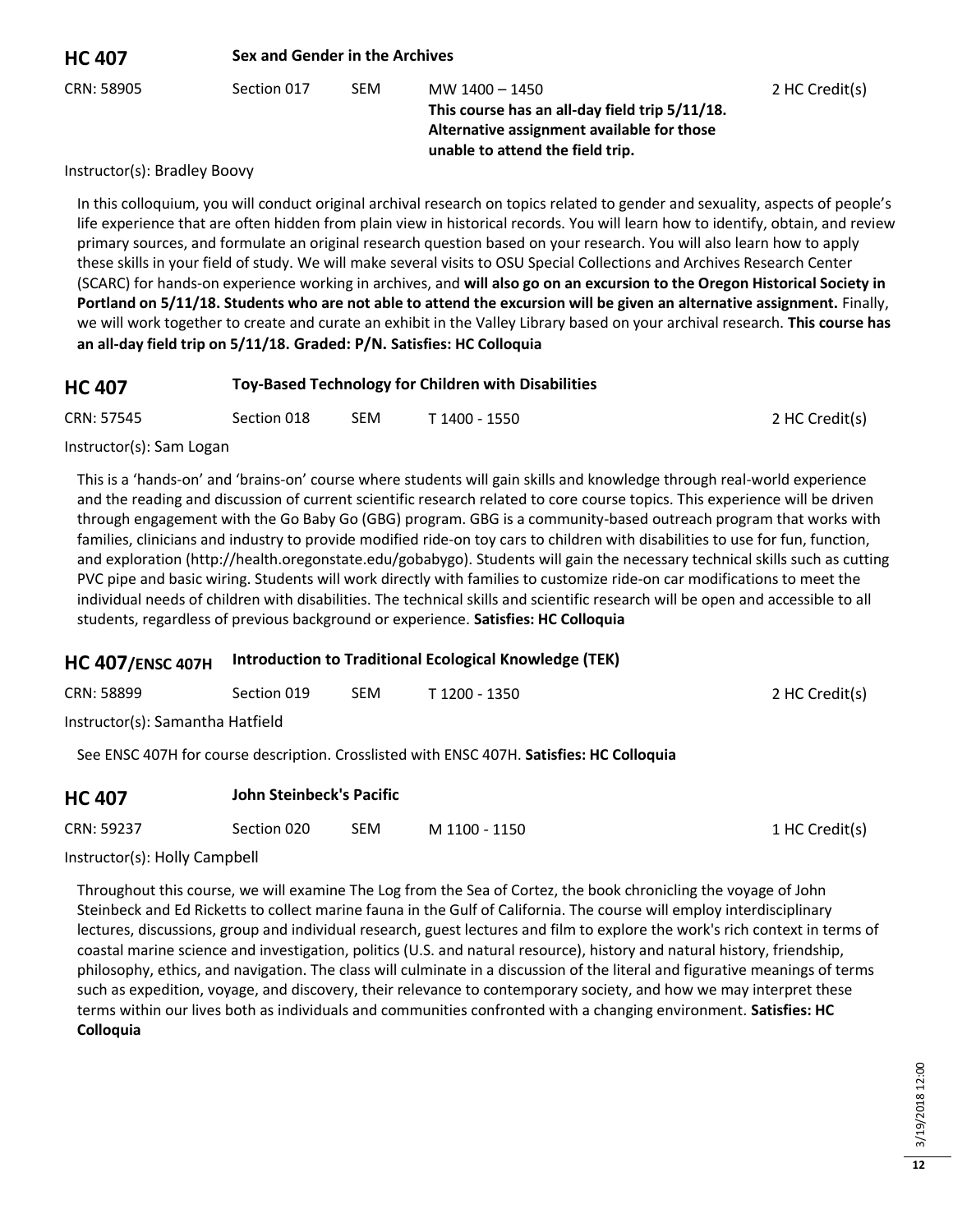| <b>HC 407</b>                | <b>Hamilton</b> |            |                                                                                                                                                                                                               |                |
|------------------------------|-----------------|------------|---------------------------------------------------------------------------------------------------------------------------------------------------------------------------------------------------------------|----------------|
| CRN: 59915                   | Section 021     | <b>SEM</b> | MW 1800 - 1950<br>This class does not meet each week. This class<br>has three required meetings and one required<br>field trip to Portland:<br>Class meetings: 4/2/18 & 4/4/18 & 4/9/18<br>Field trip: 4/5/18 | 1 HC Credit(s) |
| Instructor(s): Ren Mutschler |                 |            |                                                                                                                                                                                                               |                |

#### Instructor(s): Ben Mutschler

Lin Manuel Miranda's widely acclaimed musical, *Hamilton*, has made Alexander Hamilton into something of a new folk hero. In Miranda's hands, Hamilton emerges as flawed but lovable character, an ambitious rebel fighting against the tyranny of King George III and championing the cause of the ordinary Americans and slaves, even as stumbles along the way. Historians have generally presented a different picture of Hamilton as one of the most contrarian of the Founding Fathers, self-serving, disdainful of the people, and unabashedly elitist. This one-credit course, which draws on Hamilton's writings, histories of the American Revolution, and, most importantly, concludes with the class traveling to Portland to see the musical, asks: How should we best remember Hamilton in our modern age? **Class meetings are 4/2/18 & 4/4/18 & 4/9/18. Required field trip 4/5/18, departing from OSU at 3:00 PM and returning late evening.** Course is shared with a small general enrollment section. **Course Fee: \$114. Graded: P/N. Satisfies: HC Colloquia**

#### **HC 407 History of Aviation**

| CRN: 59711<br><b>SEM</b><br>Section 022<br>T 1800 - 1950 | 2 HC Credit(s) |
|----------------------------------------------------------|----------------|
|----------------------------------------------------------|----------------|

Instructor(s): David Ullman

Machines that fly have evolved for over 200 years and the arc is continuing—beginning with George Caley in the early 19th century, through the Wright Brothers in the early 20th century, the era of records in the 1920s and 30s, the evolution of the war machine in the 1940s, the pilotless eye in the sky of the last 10 years, and to the promise of unmanned, composite, electric aircraft. This course considers the history and future of aviation from multiple disciplinary perspectives, exploring the development of the technologies; politics; and cultural attitudes toward commercial, military, and general aviation as well as science fiction air travel. We examine the trajectory of these evolutions and try to predict what air travel will look like by the mid 21st century. Every member of the class will have the opportunity to contribute to a new edition of a published book seeking to answer the questions: What will your grandchildren see when they look up? How will they fly? *This course is NOT recommended for first year students*. **Graded: P/N. Satisfies: HC Colloquia**

| <b>HC 407</b> | <b>Explanations that Transform the World</b> |
|---------------|----------------------------------------------|
|---------------|----------------------------------------------|

CRN: 59917 Section 023 SEM W 1700 - 1750 SEN 1 HC Credit(s)

Instructor(s): Roy Haggerty

In this colloquium we will read, discuss, and critique physicist David Deutsch's "The Beginning of Infinity: Explanations that Transform the World." Deutsch posits that all progress has resulted from a single human activity: the search for good explanations. Deutsch's deep and wide-ranging book delves into the philosophy of science, quantum computing, evolution, history, the multiverse hypothesis, sustainability, art, and the origin of creativity. The only required book is Deutsch's. **Graded: P/N. Satisfies: HC Colloquia**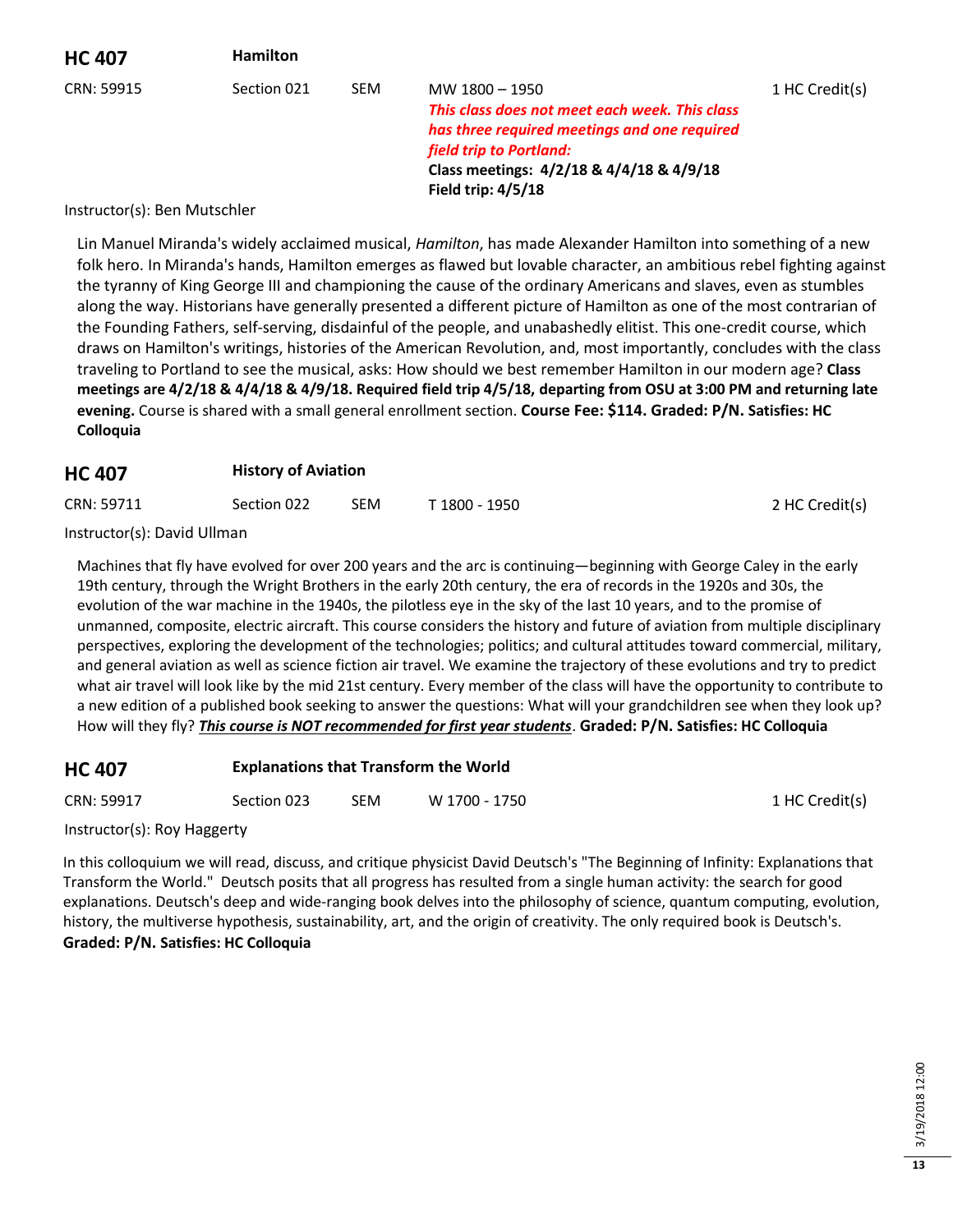| <b>HC 408</b> | Thesis: Stage 2 Explore & Build |     |               |                |
|---------------|---------------------------------|-----|---------------|----------------|
| CRN: 53717    | Section 001                     | WS. | R 1700 - 1850 | 1 HC Credit(s) |

**This class meets weeks 2, 5, and 7 only.**

Instructor(s): Kassena Hillman & Indira Rajagopal & Kevin Ahern

This course will guide students through Stage 2 of the Thesis Success in Stages (TheSIS) process, Explore & Build. In this course, you will learn to lay the groundwork for a successful thesis experience. We will focus on the value of the thesis, what it takes to successfully complete a thesis (e.g. identify a mentor, identify a topic, level of effort required, etc.), and we'll hear from students and faculty with experience in the thesis process. You will complete all of the tasks related to Stage 2 of the TheSIS process by: 1) Summarizing an interview/conversation with a faculty member who could serve as a mentor, 2) Summarizing an interview/conversation with an honors student currently working on their thesis, and 3) Exploring a series of resources and opportunities available to successfully complete the thesis. Course will be team taught. **This class meets weeks 2, 5, and 7 only.** Prereqs: Prior completion of TheSIS Stage 1 as outlined at honors.oregonstate.edu/thesis. **Graded: P/N. Satisfies: HC Thesis/Research/Projects**

| <b>HC 408</b> | <b>Thesis: Stage 3 Commit</b> |    |               |                |
|---------------|-------------------------------|----|---------------|----------------|
| CRN: 54709    | Section 002                   | WS | R 1600 - 1750 | 1 HC Credit(s) |

**This class meets weeks 3 and 7 only.**

Instructor(s): Rebekah Lancelin & Michael Burgett

This course will guide students through Stage 3 of the Thesis Success in Stages (TheSIS) process, Commit. We will cover the process of developing a thesis topic, finding a thesis mentor, creating a thesis statement, writing a thesis proposal, and developing a research plan. The course will require participants to turn in a completed thesis proposal signed by a thesis mentor, which is the end goal of the Commit stage and a required component of the TheSIS process in the Honors College. **This class meets weeks 3 and 7 only.** Prereqs: Prior completion of TheSIS Stages 1 & 2 as outlined at honors.oregonstate.edu/thesis. **Graded: P/N. Satisfies: HC Thesis/Research/Projects**

| <b>HC 408</b> |             | Thesis: Stage 4 Compose & Complete |                                          |                |  |  |
|---------------|-------------|------------------------------------|------------------------------------------|----------------|--|--|
| CRN: 55884    | Section 003 | ws                                 | F 1400 - 1550                            | 1 HC Credit(s) |  |  |
|               |             |                                    | This class meets weeks 2, 4, and 6 only. |                |  |  |

Instructor(s): Ben Mason

This course will guide students through the final stage of the Thesis Success in Stages (TheSIS) process, Compose & Complete. The goals of this stage are the completion of a thesis draft, the preparation for the thesis defense, and the design of a thesis poster. Students need to have completed their research and be prepared to begin writing the thesis draft. **This class meets weeks 2, 4, and 6 only.** Prereq: Prior completion of TheSIS Stages 1, 2, & 3 as outlined at honors.oregonstate.edu/thesis. **Graded: P/N. Satisfies: HC Thesis/Research/Projects**

| <b>HC 409</b> | <b>Conversants</b> |             |  |                |
|---------------|--------------------|-------------|--|----------------|
| CRN: 51272    | Section 005        | <b>PRAC</b> |  | 1 HC Credit(s) |

Instructor(s): Leanna Dillon

The INTO OSU Cultural Ambassador Conversant Program provides an opportunity for honors students to earn credit while participating in a mutual cultural exchange. Participating honors students commit to meeting on average one hour per week with their international partner, keep a log of the times and places they met and the topics discussed, and complete a 2 page reflections paper due at the end of the term. Program information including the application process is available at http://oregonstate.edu/international/cultural-ambassador. Students must meet with an HC advisor to complete a Learning Agreement in order to register for this course. Applications must be submitted online no later than the end of week 1. **Graded: P/N. Satisfies: HC Elective**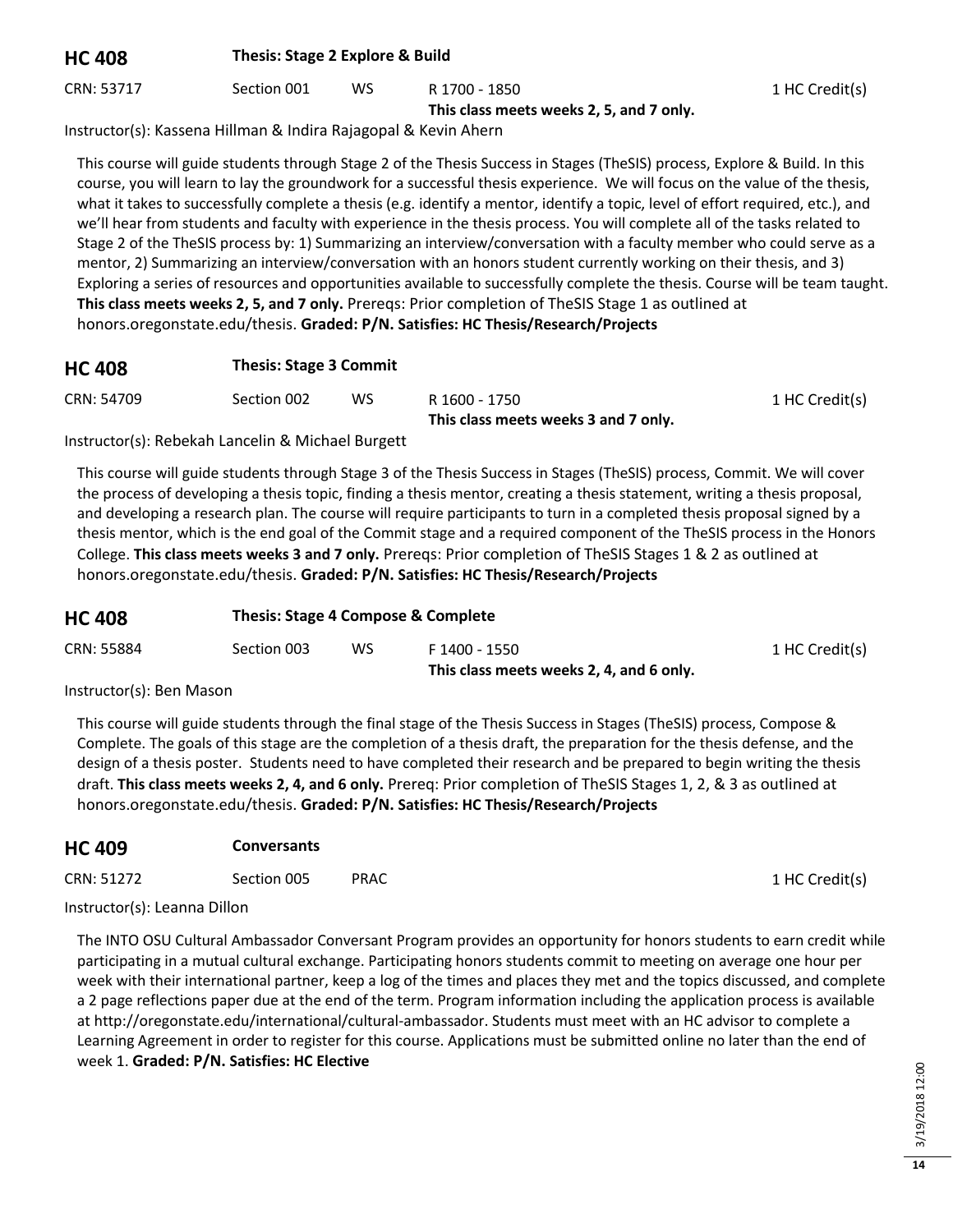# **HC 409 Civic Engagement**

CRN: 55342 Section 007 PRAC 2011 1 HC Credit(s)

Instructor(s): Leanna Dillon

The Center for Civic Engagement provides an opportunity for honors students to earn credit while participating in an ongoing community engagement project within the local community. Participating honors students commit to serve an average of 2-3 hours per week within their project site, keep track of their service hours, and complete a 2 page reflection paper due at the end of the term. Additional information, including placement opportunities, is available at: http://sli.oregonstate.edu/cce. Students must meet with an HC advisor to complete a Learning Agreement and a CCE staff member to discuss placement opportunities in order to register for this course. Placement must take place prior to the start of the term. **Graded: P/N. Satisfies: HC Elective**

| <b>HST 106H</b> | World History III: The Modern Era and Contemporary World |
|-----------------|----------------------------------------------------------|
|-----------------|----------------------------------------------------------|

CRN: 58906 Section 001 LEC W 1600 - 1850 3HC Credit(s)

Instructor(s): Trina Hogg

A survey of the historical development of several world civilizations from the 18th century to the contemporary period. Exploration of religious, cultural, social, political, and economic institutions of various societies. Cultural diversity analysis of both ancient Western and non-Western civilizations. Not offered every year. **Satisfies: HC Bacc Core - Cultural Diversity OR Western Culture**

| CRN: 52182                    | Section 001 | MWRF 1000 - 1050 | 4 HC Credit(s) |
|-------------------------------|-------------|------------------|----------------|
| Instructor(s): Scott Deterson |             |                  |                |

Instructor(s): Scott Peterson

Vectors and geometry: coordinate systems, scalar product. Real-Valued Functions of Several Variables: partial and directional derivatives, gradient, extreme values. Multiple Integrals: change of coordinates, applications. Vector valuedfunctions: arc length and curvature of space curves, normal and tangential components of acceleration. Prereqs: MTH 252/252H. **Course Fee \$10. Satisfies: HC Elective**

| <b>MTH 256H</b> | <b>Applied Differential Equations</b> |      |                 |                |  |
|-----------------|---------------------------------------|------|-----------------|----------------|--|
| CRN: 53227      | Section 001                           | LEC. | MWF 1300 - 1350 | 4 HC Credit(s) |  |
| <b>AND</b>      |                                       |      |                 |                |  |
| CRN: 55885      | Section 010                           | REC. | W 1200 - 1250   |                |  |

Instructor(s): Nathan Gibson

First order linear and nonlinear equations, second order and higher order linear equations, Laplace transform, and applications appropriate for science and engineering. Prereqs: MTH 254/254H. **Satisfies: HC Elective**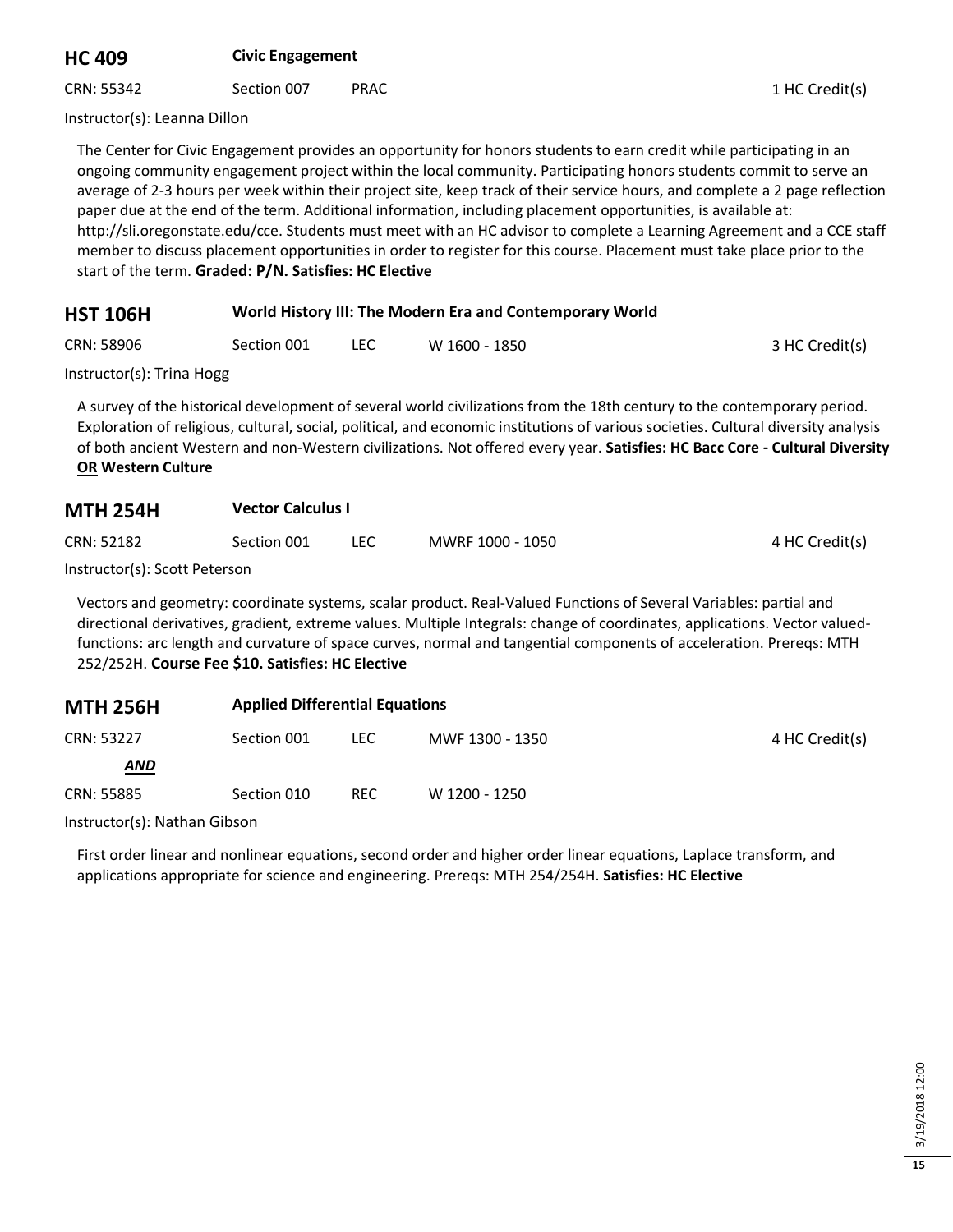| <b>MTH 306H</b>                                                                                        | <b>Matrix and Power Series Methods</b> |      |                 |                |  |
|--------------------------------------------------------------------------------------------------------|----------------------------------------|------|-----------------|----------------|--|
| CRN: 55156                                                                                             | Section 001                            | LEC. | MWF 1400 - 1450 | 4 HC Credit(s) |  |
| <b>AND</b>                                                                                             |                                        |      |                 |                |  |
| CRN: 55886                                                                                             | Section 010                            | REC. | W 1500 - 1550   |                |  |
| $\mathbf{r}$ , $\mathbf{r}$ , $\mathbf{r}$ , $\mathbf{r}$ , $\mathbf{r}$ , $\mathbf{r}$ , $\mathbf{r}$ |                                        |      |                 |                |  |

Instructor(s): Hoe Woon Kim

MTH 306H will move at a fast pace from day one. We plan to cover most of the textbook. Topics will include introduction to matrix algebra, determinants, systematic solution to linear systems, and eigenvalue problems. Convergence and divergence of series with emphasis on power series, Taylor series expansions, convergence tests for power series, and error estimates for truncated series used in practical approximations. Prereqs: MTH 252/252H. MTH 254/254H is recommended. **Satisfies: HC Elective**

| <b>MUS 102H</b> | <b>Music Appreciation II: Periods and Genres - Rock &amp; Roll</b> |  |
|-----------------|--------------------------------------------------------------------|--|
|-----------------|--------------------------------------------------------------------|--|

| 3 HC Credit(s) |
|----------------|
|                |

Instructor(s): Ryan Biesack

This survey is a selected examination and study of musical and social events that have occurred in popular culture over a period of roughly the past 50 years, and what has come to be known generally as "Rock" music. The survey will begin its journey looking at the 1950s and the beginnings of Rock music and conclude with the Rock culture of today. The term "Rock" music will be used as an umbrella or generic term to cover the many variations of popular music that fall under its reach: Motown, Soul, R&B, Disco, Acid Rock, Death Metal, Thrash Metal, Punk Rock, Indy Rock, Grunge, etc.. As there are numerous artists and performers who have contributed to Rock music, this survey will focus on a selected group who have significantly changed, or illustrate the change, in Rock music. This course will examine some of the pinnacle recordings, repertoire, artists, concerts, performances, and events to provide insight and meaning as to "how" and "what" this music was changing within pop culture in a historical and social context. By examining different works of Rock music, we can hope to extrapolate broader meaning and understanding of these events in an overarching sense relative to recent history. This course will also examine how Rock music has functioned as a vehicle for commentary on everything from sex to religion to politics, and how this music continues to be a relevant and ever changing vehicle in the present day. **Satisfies: HC Bacc Core - Literature and the Arts**

| <b>PH 221H</b> | <b>Recitation for Physics 211</b> |            |               | 1 HC Credit(s) |
|----------------|-----------------------------------|------------|---------------|----------------|
| CRN: 52008     | Section 001                       | <b>REC</b> | R 1100 - 1150 | Bo Sun         |
| <u>OR</u>      |                                   |            |               |                |
| CRN: 58907     | Section 002                       | <b>REC</b> | T 1400 - 1450 | David McIntyre |

Instructor(s): Bo Sun & David McIntyre

Honors recitation reserved for HC students enrolled in lecture/lab sections of PH 211. One-hour weekly session for the development of problem-solving skills in calculus-based general physics. Coreq: PH 211. **Graded: P/N. Satisfies: HC Bacc Core - Physical Sciences**

#### **PH 223H Recitation for Physics 213**

| CRN: 52864<br>SEM<br>Section 001<br>T 1100 - 1150 | 1 HC Credit(s) |
|---------------------------------------------------|----------------|
|---------------------------------------------------|----------------|

Instructor(s): Guenter Schneider

Honors recitation reserved for HC students enrolled in lecture/lab sections of PH 213. One-hour weekly session for the development of problem-solving skills in calculus-based general physics. Coreq: PH 213. **Graded: P/N. Satisfies: HC Bacc Core - Physical Sciences**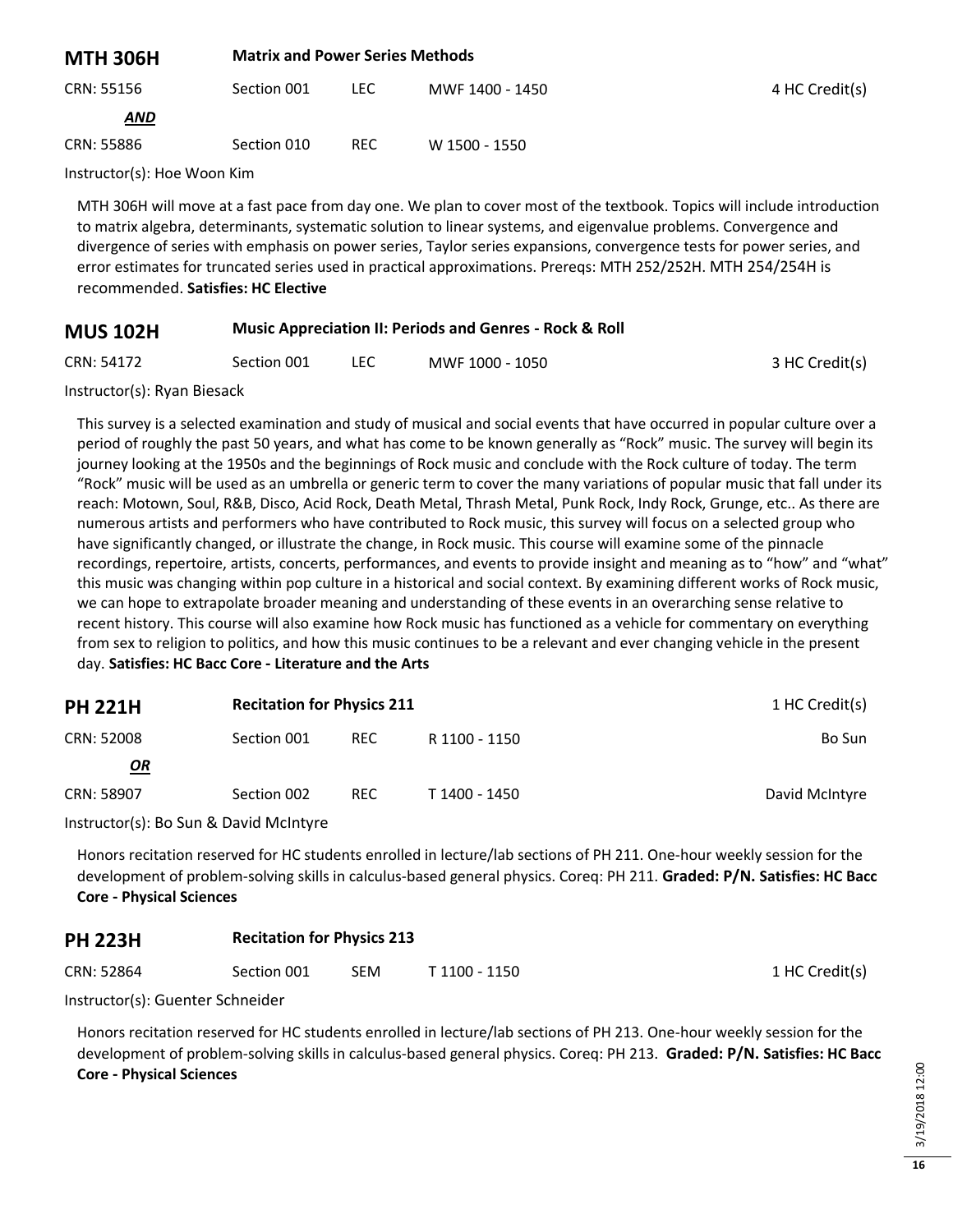## **PH 407H Physics and Philosophy of Time**

CRN: 55887 Section 001 SEM F 1400 - 1450 Section 3 HC Credit(s)

Instructor(s): Albert Stetz

Time is puzzling from the point of view of philosophy as well as physics. Does time "flow away like a river" as Confucius claimed, or do past, present, and future exist simultaneously in "block time" as special relativity suggests. What about time travel? If it's possible, you should be able to be your own mother, father, and daughter, but no one is quite sure. Quantum mechanics actually makes it possible to change the past in some laboratory situations. What time was it when the universe was created? Theologians have always regarded this as a meaningless question; God created time along with the universe. Now cosmologists are seriously considering events before the origin of the universe. These and other questions will be addressed in a non-technical way with the help of various books written for a general audience. **Satisfies: HC Colloquia**

## **PHL 280H Ethics of Diversity**

| CRN: 58908<br>Section 001 | __ | MW 800 - 940 | 4 HC Credit(s) |
|---------------------------|----|--------------|----------------|
|---------------------------|----|--------------|----------------|

Instructor(s): Rob Figueroa

Uses moral philosophy to examine difference-based discrimination and prejudice in the human community. **Satisfies: HC Bacc Core - Difference, Power, and Discrimination**

## **PHL/REL 443H World Views and Environmental Values**

| CRN: 58910 | Section 001 | TR 1600 - 1720 | 3 HC Credit(s) |
|------------|-------------|----------------|----------------|
|            |             |                |                |

Instructor(s): Blaine Vogt

This course invites you to investigate how worldviews – secular and religious, ancient and modern, Western, Asian, and those indigenous to Africa, the Americas, Australia, and Oceania – affect concepts of nature, environmental values, and selected environmental issues. We will study how values and worldviews have informed both the production of environmental crises and the responses to those crises. We will examine key assumptions in this context, and attend to how historical changes have impacted these assumptions. We will explore how the philosophical and religious aspects of selected issues relate to the political, economic, cultural and social dimensions.

Some of the topics that we will examine in the context of worldviews and environmental values include debates about sustainability, globalization and development; gender and ecology; perspectives of indigenous peoples; environmental ethics; multicultural definitions of nature; religious traditions and environmental concerns; critiques and defenses of science; the environmental justice movement; philosophical and ethical questions posed by strategies for change; proposals for the "greening" of economies, cultures, and identities, and other topics. Crosslisted with REL 443H. Prereqs: One introductory-level science course and sophomore standing is recommended. **Satisfies: HC Bacc Core - Contemporary Global Issues**

## **REL/PHL 443H World Views and Environmental Values**

| CRN: 58911                                              | Section 001 | LEC | TR 1600 - 1720 | 3 HC Credit(s) |
|---------------------------------------------------------|-------------|-----|----------------|----------------|
| $\sim$ $\sim$ $\sim$ $\sim$ $\sim$ $\sim$ $\sim$ $\sim$ |             |     |                |                |

Instructor(s): Blaine Vogt

See PHL 443H for course description.Crosslisted with PHL 443H. Prereqs: One introductory-level science course and sophomore standing is recommended. **Satisfies: HC Bacc Core - Contemporary Global Issues**